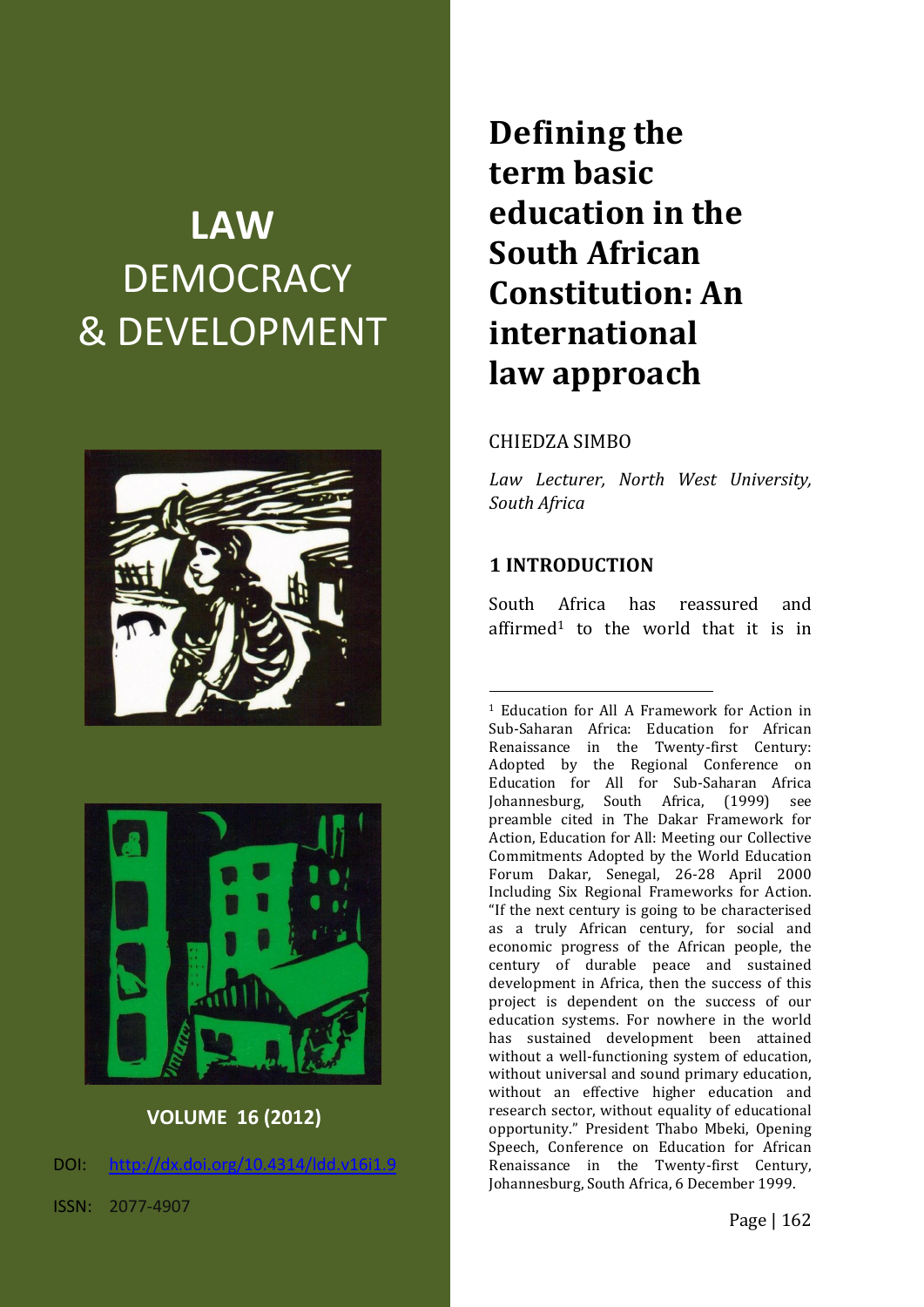## DEFINING BASIC EDUCATION IN SOUTH AFRICA

solidarity with and will promote the vision<sup>2</sup> of the World Declaration on Education for All<sup>3</sup> (World Declaration) to make basic education universally accessible. Indeed, it is with recognition of the social, economic and political benefits that accrue to an educated person and from an educated populace that the right to education is provided for in international law and various Constitutions in the world. In line with international standards the Constitution of the Republic of South Africa, 1996 (Constitution) provides for the right to education. Of particular importance is that section 29 (1) (a)<sup>4</sup> provides a benchmark of education called basic education, an unqualified human right that everyone is entitled to.<sup>5</sup> Of particular note is that the term basic education in section 29 (1) (a) is similar to that which was defined by the World Declaration. However, the Constitution does not state that it alludes to the basic education defined by the World Declaration. To this end, the problem this paper confronts is that while the Constitution<sup>6</sup> states that everyone has the right to basic education it does not define the term. More so, although the Bill of Rights does not deny the existence of other rights conferred by legislation<sup>7</sup> there is no legislative document that defines basic education and South African Courts have not defined the term. To clarify the meaning of the term basic education the paper contends that the World Declaration defined the term basic education and stated that it refers to basic learning needs.<sup>8</sup>

*<sup>2</sup>* Expanded Commentary on the Dakar Framework for Action Education For All: Meeting Our Collective Commitments at para 4 cited in The Dakar Framework for Action, Education for All: Meeting our Collective Commitments Adopted by the World Education Forum Dakar, Senegal, 26-28 April 2000 Including Six Regional Frameworks for Action. Countries stated the importance of the World Declaration and agreed that "[t]he vision of Jomtien remains pertinent and powerful. It provides a broad and comprehensive view of education and its critical role in empowering individuals and transforming societies. Its key points and principles include universal access to learning; a focus on equity; emphasis on learning outcomes; broadening the means and the scope of basic education; enhancing the environment for learning; and strengthening partnerships. Tragically, reality has fallen far short of this vision: millions of people are still denied their right to education and the opportunities it brings to live safer, healthier, more productive and more fulfilling lives. Such a failure has multiple causes: weak political will, insufficient financial resources and the inefficient use of those available, the burden of debt, inadequate attention to the learning needs of the poor and the excluded, a lack of attention to the quality of learning and an absence of commitment to overcoming gender disparities. There can be no doubt that the barriers to achieving Education for All are formidable. Yet they can and must be overcome".

<sup>3</sup> World Declaration on Education for All and Framework for Action to Meet Basic Learning Needs. Adopted by the World Conference on Education for All Meeting Basic Learning Needs Jomtien, Thailand (1990).

<sup>4</sup> The Constitution of the Republic of South Africa 1996. Section 29 (1) (a) "Everyone has the right to a basic education, including adult education".

<sup>5</sup> Justice Nkabinde understanding the textual formulation of section 29(1) (a) stated that the right to basic education is an unqualified human right which may be limited only "in terms of a law of general application which is reasonable and justifiable in an open and democratic society based on human dignity, equality and freedom." See Governing Body of the *Juma Musjid Primary School & Others v Essay N.O. and Others* 2011 (8) BCLR 761 (CC) at para 36 to 38.

<sup>6</sup> Constitution (n 4 above).

<sup>7</sup> Ibid see section 39 (3).

<sup>8</sup> World Declaration (n 3 above).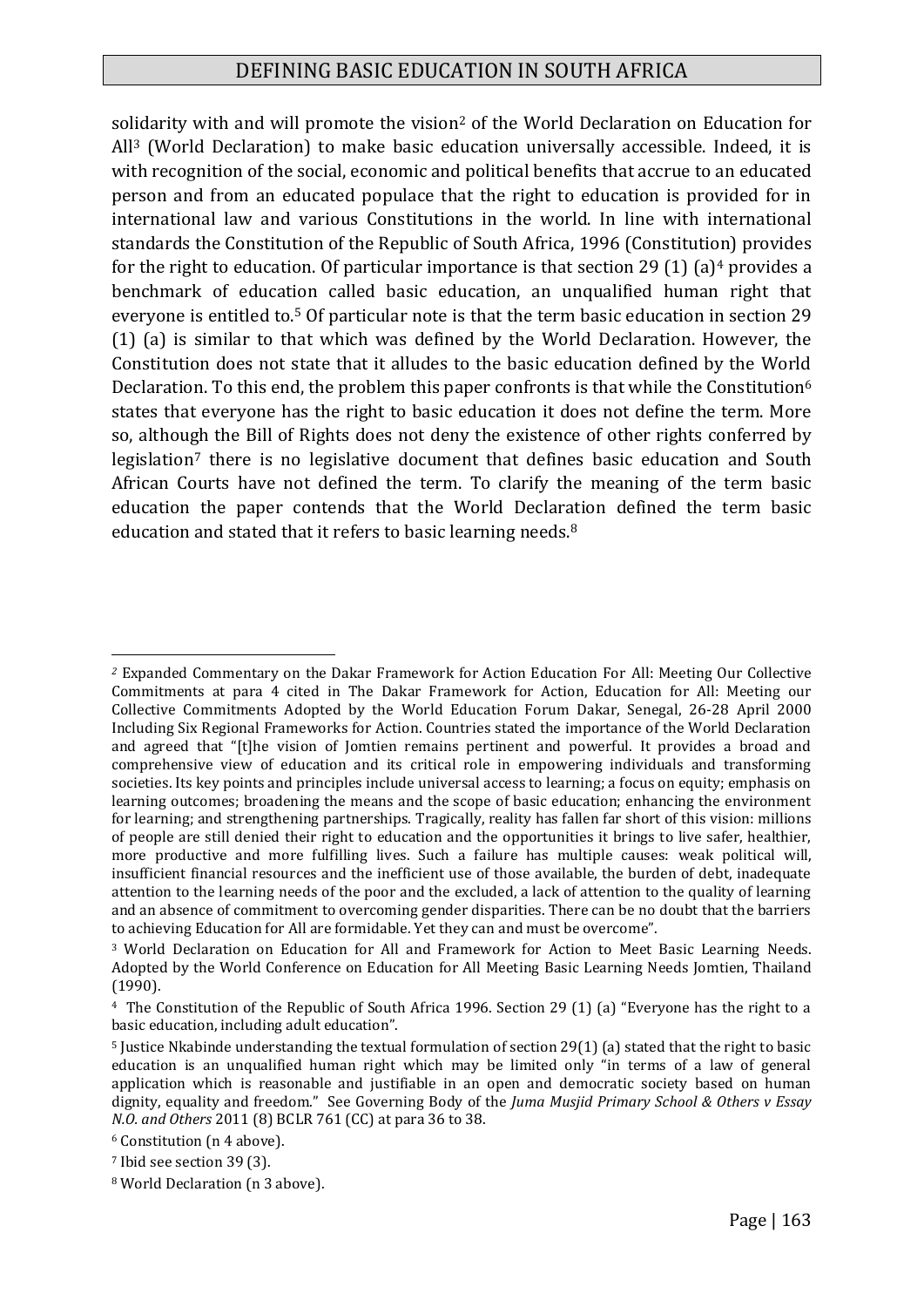#### **2 WHY DEFINE THE TERM BASIC EDUCATION?**

The lack of a concrete and precise definition of basic education means that no one knows what the term exactly means in South Africa and compliance with section 29(1) (a) by the government is therefore difficult. There is no clarity on whether the term refers to the learner's right to merely attend school for a specified schooling period or the learner's right to receive a particular quality of education during a certain schooling period.<sup>9</sup> Today the lack of a concrete definition of the term basic education is a problem in urgent need for resolution. Of particular note is that, instead of focusing on delivering basic education which begins by first knowing what the term basic education entails, the Quality Assurance body on basic education in South Africa Umalusi seems to focus on mark adjustments of final matric students. <sup>10</sup> There seems to be an unwelcome practice by Umalusi of adjusting final marks for matriculants,<sup>11</sup> yet it seems to refuse to discuss with the public<sup>12</sup> on the manner and reasons of the mark adjustments. It is desirable for Umalusi to discuss with the public on whether the syllabuses or the papers with the marks adjusted were in line with the outcomes of a basic education at the level of the students and to justify such adjustments. Yet, without a nationally accepted definition of basic education, it may prove difficult for Umalusi to focus on ensuring that all the syllabuses and matric examination papers are set at the correct levels.

The lack of a nationally accepted definition of section 29 (1) (a) that guides the Department of Basic Education in complying with its constitutional obligation to provide basic education inevitably makes it difficult for Umalusi to assess the quality of the education delivered in South Africa by the Department of Basic Education. Whether the South African government basks in the glory of an increased pass rate or laments over a decreased pass rate in any year, the truth is that assessments of students done by the department of basic education in 2011 revealed that "[t]he national average performance in literacy at grade three level is 35%, while in numeracy it is only 28%. At grade six level, the national average performance in languages is 28%, while in maths it is little better at 30%"13. In addition, the numeracy and literacy tests which were completed around 2008 concluded that of the 45 developing countries that took part in the survey South Africa took the 45th position which shows that the South African education system is producing a large number of graduates who are illiterate and innumerate.<sup>14</sup> The above statistics point to the fact that a majority of South African

<sup>9</sup> Woolman S and Bishop M "Education" in Woolman S et al *Constitutional Law of South Africa* (2009) at 15-16

<sup>10</sup> Parker F "Myths busting the matric pass rate" [http://mg.co.za/article/2012-01-07-myth-busting-the](http://mg.co.za/article/2012-01-07-myth-busting-the-matric-pass-rate)[matric-pass-rate](http://mg.co.za/article/2012-01-07-myth-busting-the-matric-pass-rate) (accessed 27 July 2012).

 $11$ Ibid.

<sup>&</sup>lt;sup>12</sup> "The extent of the adjustments made to the 2010 matric results will not be made public, the council responsible for assessing and qualifying the National Senior Certificate exam, Umalusi, said on Wednesday". See "Umalusi: Matric adjustments Confidential" found at

<http://m.news24.com/news24/SouthAfrica/News/Umalusi-Matric-adjustments-confidential-20110119> (accessed 31 July 2012).

<sup>13</sup> Parker (n 10 above).

<sup>14</sup>Woolman S and Fleisch B *The Constitution In The Classroom: Law and education in South Africa* 1994- 2008 (2009) at 109-110.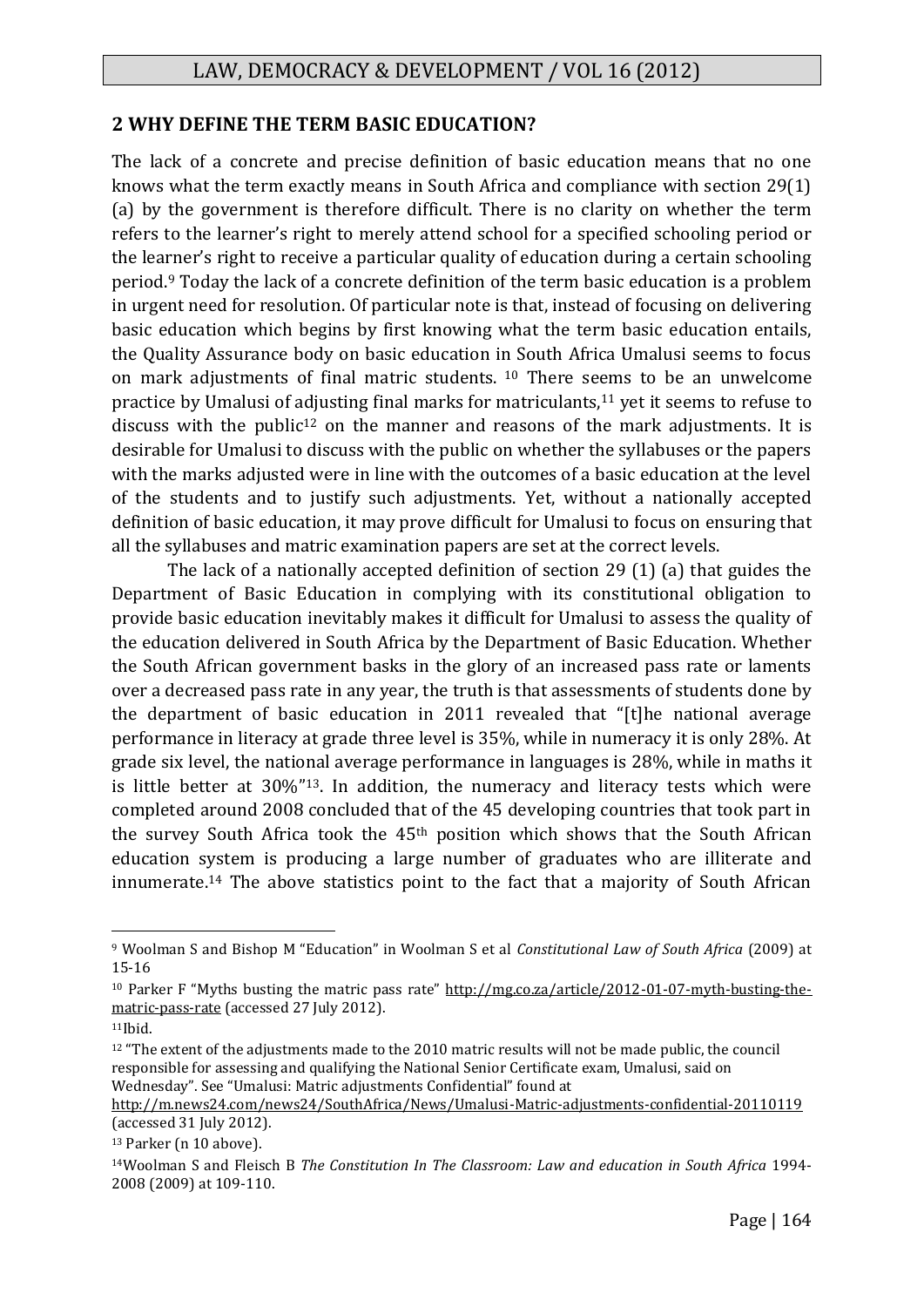learners do not possess the literacy and numeracy skills of a child who has acquired basic education or who is acquiring basic education at their level.

The literacy and numeracy problems in South Africa make one doubt if education institutions that provide basic education appreciate what learners are looking for when they come to school. Learners come to school for an opportunity to receive a certain quality of education that prepares them to proceed successfully through higher education and consequently through life. Any tests that conclude that most South African learners are innumerate and illiterate make one question whether the government and several institutions that provide basic education appreciate that the acquisition of literacy and numeracy skills forms part of acquiring a basic education. The fact that many South African children are illiterate and innumerate means that the government is failing to make sure that everyone receives basic education as such focus should be placed on defining the term basic education. It has to be clear what basic educators should deliver in the classroom and what they should look for in a student who has acquired basic education. As argued in this paper, basic education provided by section 29(1) (a) points to the quality of education that learners must receive and not the number of years a learner attends school. The increase in the number of enrolments at matric level or the number of schools built by the South African government is important but it does not translate to the provision of basic education alluded to by section 29 (1) (a). Whilst it is important for students to have an opportunity and a platform to acquire basic education in well-built schools stocked with textbooks and having good teachers, the basic education they gain at school is that which is very important. Understanding that basic education points to the quality of education to be given to all learners and not merely the provision of schools by the government is important otherwise the government will fail to frame standards and indicators for it to identify its violations. Without a definition for basic education government will also fail to identify violations by other educational institutions that aim to provide basic education.<sup>15</sup> In addition, understanding what constitutes a basic education helps the public to devise yardsticks that can help it to assess whether the state or other educational institutions are indeed complying with their obligation to provide basic education.<sup>16</sup> After recognising that an education system that continuously produces illiterate and innumerate children disadvantages the child and consequently the nation and the international community, the term basic education is defined in this paper.

# **3 A HISTORICAL CONTEXT OF THE RIGHT TO BASIC EDUCATION IN SOUTH AFRICA**

## **3.1 Introduction**

1

A firm grasp of the historical context of the right to basic education in South Africa provided by section 29(1) (a) of the Constitution is important to assist us in

<sup>15</sup> Donders Y and V Vladimir *Human Rights in Education, Science and Culture: Legal Developments and Challenges* (2007) at 111. <sup>16</sup> Ibid.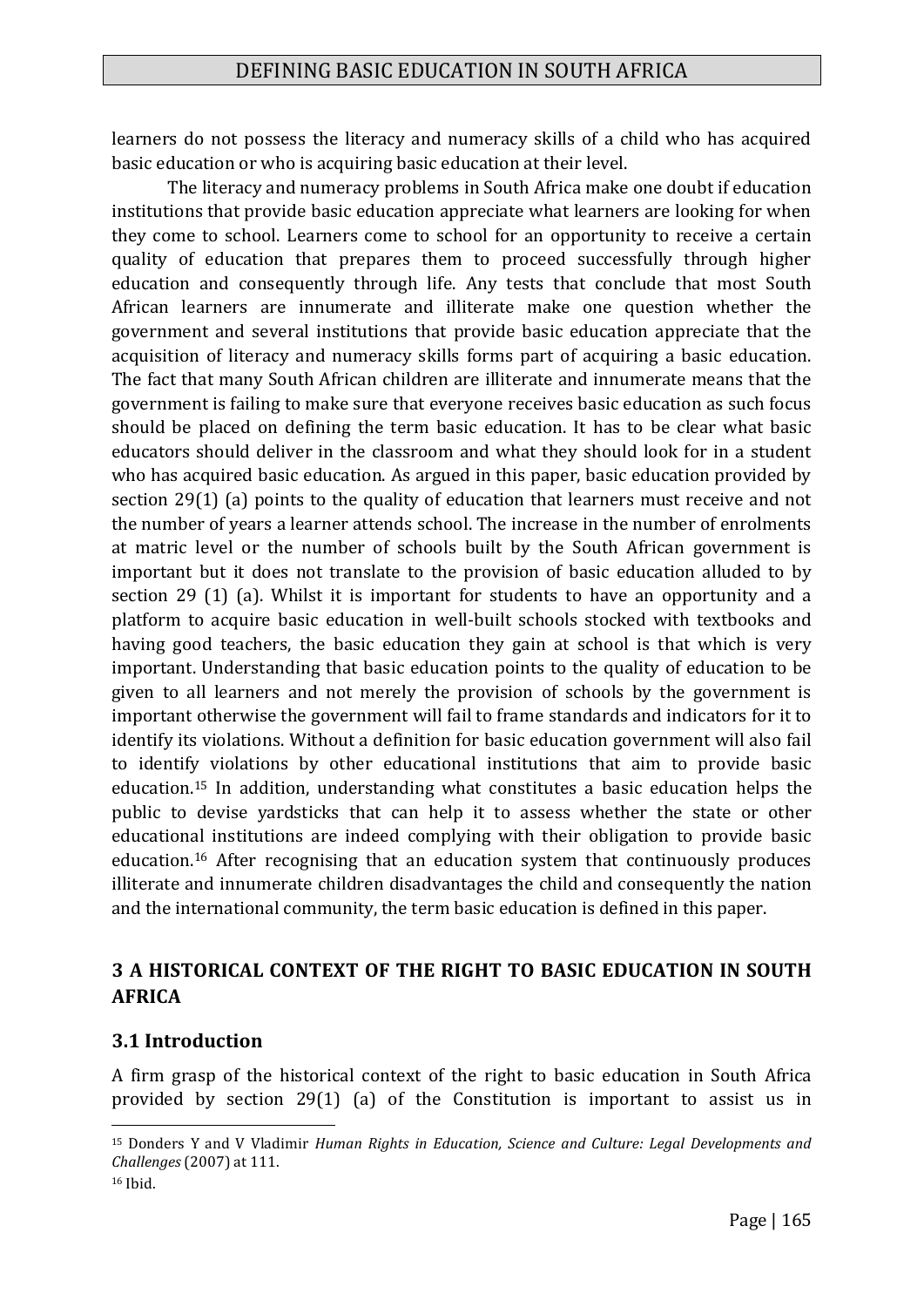ascertaining the most probable meaning of the term basic education. Delving deeper into a contextual understanding of the right to education in South Africa advances the argument that the definition of the term basic education alluded to by the Constitution should be located in international law. An international law approach is paramount because South Africa does not only give high accord to the World Declaration's objectives<sup>17</sup> but the basic education defined by the World Declaration, if provided by the South African government will redress the ills left by the colonial and apartheid past in basic education. It is important to note that the unjust experiences of apartheid education were mainly experienced by the Black majority as a result the history of basic education in South Africa is inherently biased against the White minority. With such recognition, this paper, does not demean or deny the harm that the apartheid government caused to White South Africans. There is no deliberate attempt to ignore the history and problems of education for White learners but 'the crisis [was] most acute in [education for Black learners]'.<sup>18</sup>

#### **3.2 Informal education in the pre-colonial era**

Prior to the settlement of the Dutch and the Europeans informal education was already established in South Africa.<sup>19</sup> South Africans of the African origin already occupied the land at the Cape before the settlers arrived in 1652<sup>20</sup> and education was always part of their lives.<sup>21</sup> Within their community, education was in the form of storytelling, the teaching of cultural values and the transmitting of skills practiced within tribal groups.<sup>22</sup> The purpose of education was to preserve culture and social wellbeing.<sup>23</sup> Education was on daily activity and it did not stop at a certain age like schooling.<sup>24</sup> Individuals felt the impact of education as it was mainly for the common good.<sup>25</sup> Informal education still forms part of the African community in South Africa.<sup>26</sup>

## **3.3 The history of formal education from the colonial era to the apartheid era**

#### 3.3.1 *Pre-apartheid era*

Formal education (schooling) is the education protected by section 29 (1) (a) of the Constitution. Its history though inconsistent began during the pre-apartheid-era in South Africa. Upon settling at the Cape of Good Hope, in 1652, the Dutch East India Trading Company (DEIC) "appointed Jan van Riebeek as its first Commander of the

<sup>&</sup>lt;sup>17</sup> Education for All A Framework for Action in Sub-Saharan Africa (n 1 above) at preamble.

<sup>18</sup> Kallway P "An Introduction of the study of education for blacks in South Africa" in Kallway P, *Apartheid and Education: Education of Black South Africans* (1984) at 2.

<sup>19</sup> "Education" Available at *<http://countrystudies.us/south-africa/56.htm>* (Accessed 21 June 2010).

<sup>20</sup> Christie P *The rights to learn* (1991) at 30-31.

<sup>21</sup> Farrant J S *Principles and Practices of education* (2006) at 30.

<sup>22</sup> Christie (n 20 above).

<sup>23</sup> Mialaret *The Child's right to education* (1979) at 20.

<sup>24</sup> Christie (n 20 above) at 30.

<sup>25</sup> Mialaret (n 23 above) at 20.

<sup>26</sup> Christie (n 20 above) at 30.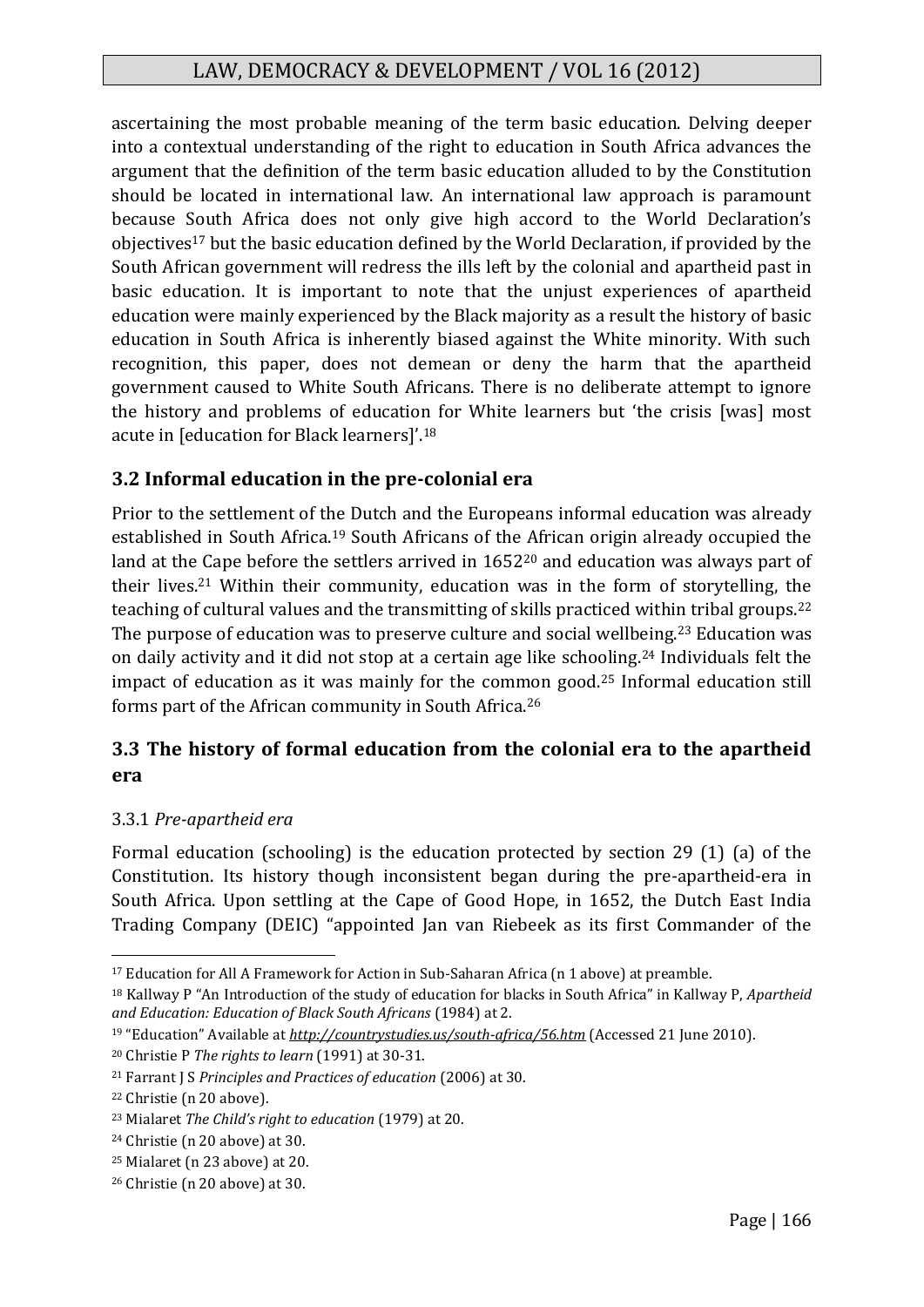newly created refreshment station".<sup>27</sup> Formal education was subsequently introduced at the Cape.<sup>28</sup> From the time the first school was opened and before the 19th century, education was purely a responsibility of missionaries and they did not receive any financial assistance from the Government.<sup>29</sup> The establishment of a proper educational system came with the British occupation.<sup>30</sup> After the abolishment of slave trade in all British colonies in 1807, the Cape colony abolished it in 1833.<sup>31</sup> During this period, colonialism became fully established and the establishment of the first department of education followed in 1839.<sup>32</sup> Even if the government was increasingly being involved in education, missionaries still had a leading role in providing education for Africans.<sup>33</sup> As missionary education continued, the British government began to fund the mission schools in order to gain control of them.<sup>34</sup> However, despite government's funding, schools for Black students often lacked teachers and teaching materials.<sup>35</sup> Only 5% of African children in the schools knew how to read, write or basic arithmetic, there was poor attendance from African children and there were no textbooks in African languages.<sup>36</sup> Most Africans in South Africa failed to receive proper education and in addition they did not see the need to attend school regularly.<sup>37</sup> In 1882, the Inspector-General of the Cape stated that missionary schools were not delivering proper education and their closure would not amount to a loss of educational advancement for the students who attended the schools.<sup>38</sup>

#### 3.3.2 *Apartheid era*

After the National Party won the national elections in 1948, there was an introduction of the policy of apartheid.<sup>39</sup> The apartheid era saw the legalisation of a system of segregation that already existed during the colonial era.<sup>40</sup> "Separate development"<sup>41</sup> was the rationale behind the apartheid policy and it caused an unequal distribution of

<sup>1</sup> <sup>27</sup> Rose and Tunmer *Documents in South African Education* (1975) at 85.

<sup>28</sup>"A History Turning Points: The beginning of Formal Education" Available at

<http://www.sahistory.org.za/classroom/feature/hiseduc.htm> (Accessed 21 June 2010).

<sup>29</sup> Behr A L *New Perspectives in South African Education* (1978) at 159.

<sup>30</sup> Nekhutivha F "Transformation education: The Education Crisis and Suggested Solutions" (1987) at 5: A paper delivered to the Association for Sociology in Southern Africa in June- July 1987 at the Conference held in the Western Cape.

<sup>31</sup> "Timeline-What happened after 1807", Available at

[http://www.royalnavalmuseum.org/visit\\_see\\_victory\\_cfexhibition\\_timepost1807.ht](http://www.royalnavalmuseum.org/visit_see_victory_cfexhibition_timepost1807.ht) *(*Accessed 21 June 2010).

<sup>32</sup>Molteno F "The Historical Foundations of the Schooling of Black South Africans" in Kallway P, *Apartheid and Education: Education of Black South Africans* (1984) at 49-51.

<sup>33</sup> Christie (n 20 above) at 33-37.

<sup>34</sup> Ibid at 226-228.

<sup>35</sup> Nekhutivha (n 30 above) at 9.

<sup>36</sup> Christie P (n 20 above) at 74-75.

<sup>37</sup> Ibid at 36-38.

<sup>38</sup> Ibid.

<sup>39</sup> Nekhuwevha (n 30 above) at 84.

<sup>40</sup> Ibid at 10.

<sup>41</sup> Robertson N and Robertson B *Education in South Africa* (1977) at 6.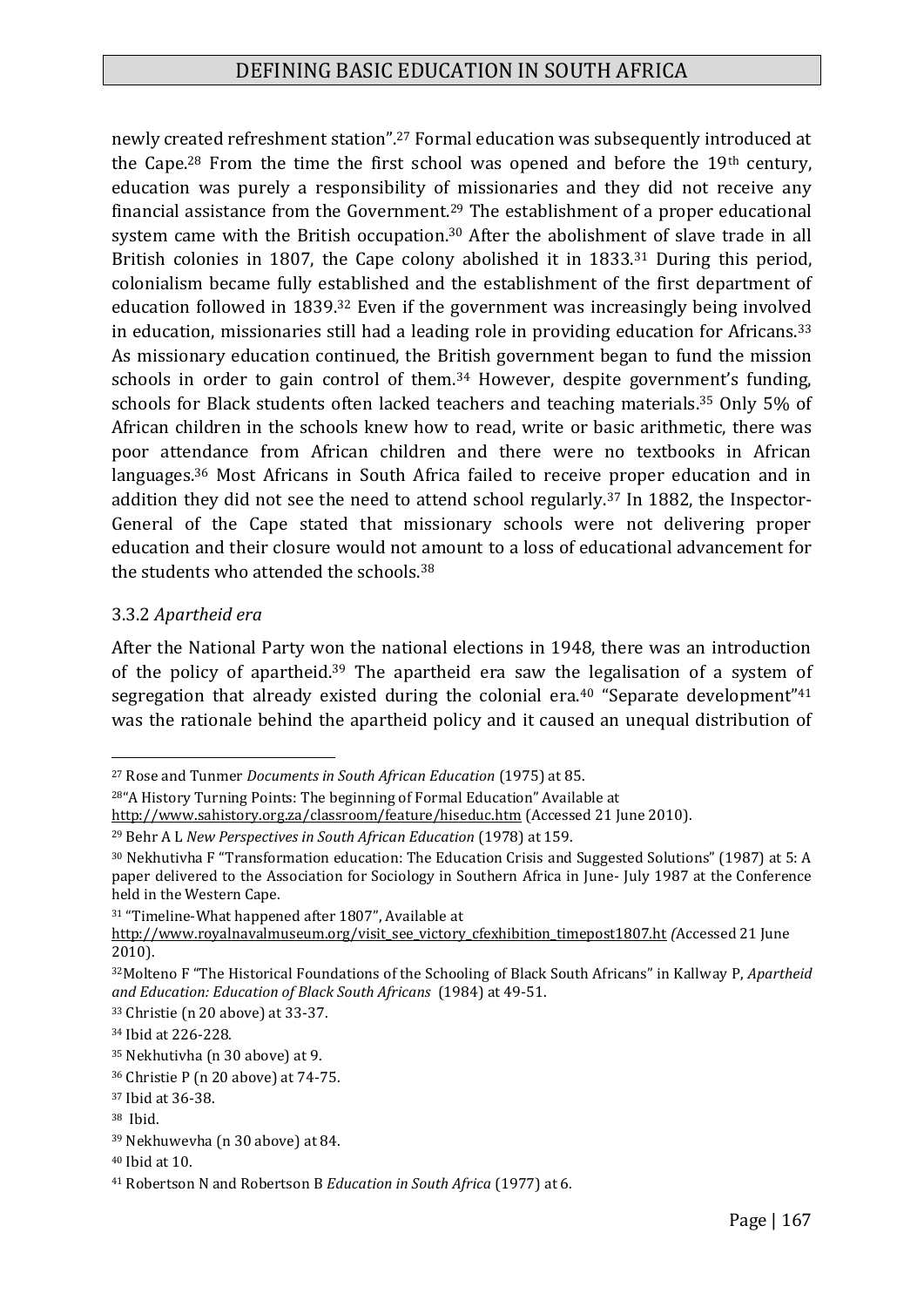education opportunities.<sup>42</sup> Apartheid ushered in an era that organised education along racial lines and education was now used as a tool to further perpetrate hate and resentment among races.<sup>43</sup> The education system was racist and unequal both at social and economic levels.<sup>44</sup> For the purposes of education, there was a division of schools along racial lines. <sup>45</sup>

Just like the colonial era, education for Black South Africans had an inferior design as it was still aimed at teaching them to learn to read and to write in order to be employable as servants.<sup>46</sup> Due to the lack of adequate funding in Black schools, there was no quality education among Black people and unemployment rose among the Black community.<sup>47</sup> At the peak of apartheid in the 1970s, per pupil spending in schools for White learners was ten times that in Black South African schools.<sup>48</sup> Most schools for Black learners were underfunded and overcrowded.<sup>49</sup> They did not have trained teachers, enough classrooms, and Black teachers were under paid.<sup>50</sup> On the other hand, schools for White learners had well trained teachers.<sup>51</sup> They had their own special

1

<sup>46</sup> "A History Turning Points: The beginning of Formal Education" (n 28 above). To support the objectives of the education, in 1953, Hendrik Verwoerd the then minister of Native or Bantu education addressed parliament on the issue of a special form of education for natives. He stated that natives ought to be educated in a way that did not make them expect to cross the boundaries of the opportunities that South Africa provided them. See Nekhutivha (n 30 above) at 10-11. He further stated that it was useless to educate Blacks for professions that would never absorb them. "My departments' policy is that education should stand with both feet in the reserves and have its roots in the spirit and being of Bantu society. The Bantu must be guided to serve his own community in all respects. There is no place for him in the European community above the level of certain forms of labor. Within his own community however all doors are open. For that reason it is of no avail for him to receive a training which has as its aim absorption in the European community where he cannot be absorbed. Until now he has been subjected to a school system which drew him away from his own community and misled him by showing him the greener pastures of the European society in which he was not allowed to graze. The attitude is not only uneconomic because money is spent for education which has no specified aim, but it is also dishonest to continue it. The effect on the Bantu community we find is the much discussed frustration of educated natives who can find no employment which is acceptable to them. It is abundantly clear that unplanned education creates many problems, disrupting the community life of Bantu and endangering the community like of the European". See Robertson N and Robertson (n 41 above) at 7.

<sup>47</sup> Christie P (n20 above) at 55-56.

<sup>51</sup> Robertson and Robertson (n 41 above) at 19-23.

<sup>42</sup>Christie P (n 20 above) at 56-57.

<sup>43</sup> "A History: Turning Points- The coming of Apartheid", Available at

[http://www.sahistory.org.za/classroom/education-350years/history\\_4.htm](http://www.sahistory.org.za/classroom/education-350years/history_4.htm) (Accessed 21 June 2010). <sup>44</sup> Nekhutivha (n 30 above) at 11.

<sup>45</sup>Races were divided into four classes, that is Blacks, Indians, Coloureds and Whites coupled with different legislation and curriculums that governed them. Legislation included the Coloured Persons Act of 1963 and the Indian Education Act 1965. The Bantu education Act 1953 regulated African education. See Molteno ( n 32 above) at 88-89. With the passing of the Bantu Education Act education became the responsibility of the state. See Behr (n 29 above) at 170-171. The Act had two aims; firstly, it brought "an end missionary control of the education of black people and institute[d] a system of mass education". Secondly, it legalized a special form of education for Blacks in South Africa that differentiated it from the education for the White minority See "A History: Turning Points- The coming of Apartheid" (n 28 above).

<sup>48</sup> "Education" Available at *<http://countrystudies.us/south-africa/56.htm>* (Accessed 21 June 2010). The endeavour was to ensure an African in South Africa who would accept White superiority as normal while his/her ambition will be to assert and fight for tribal superiority. See Molteno (n 32 above) at 94.

<sup>49</sup> Mncwabe M P *Post-Apartheid Education: Towards Non-Racial, Unitary and Democratic Socialization in the New South Africa*, (1993) at 27.

<sup>50</sup> Ibid.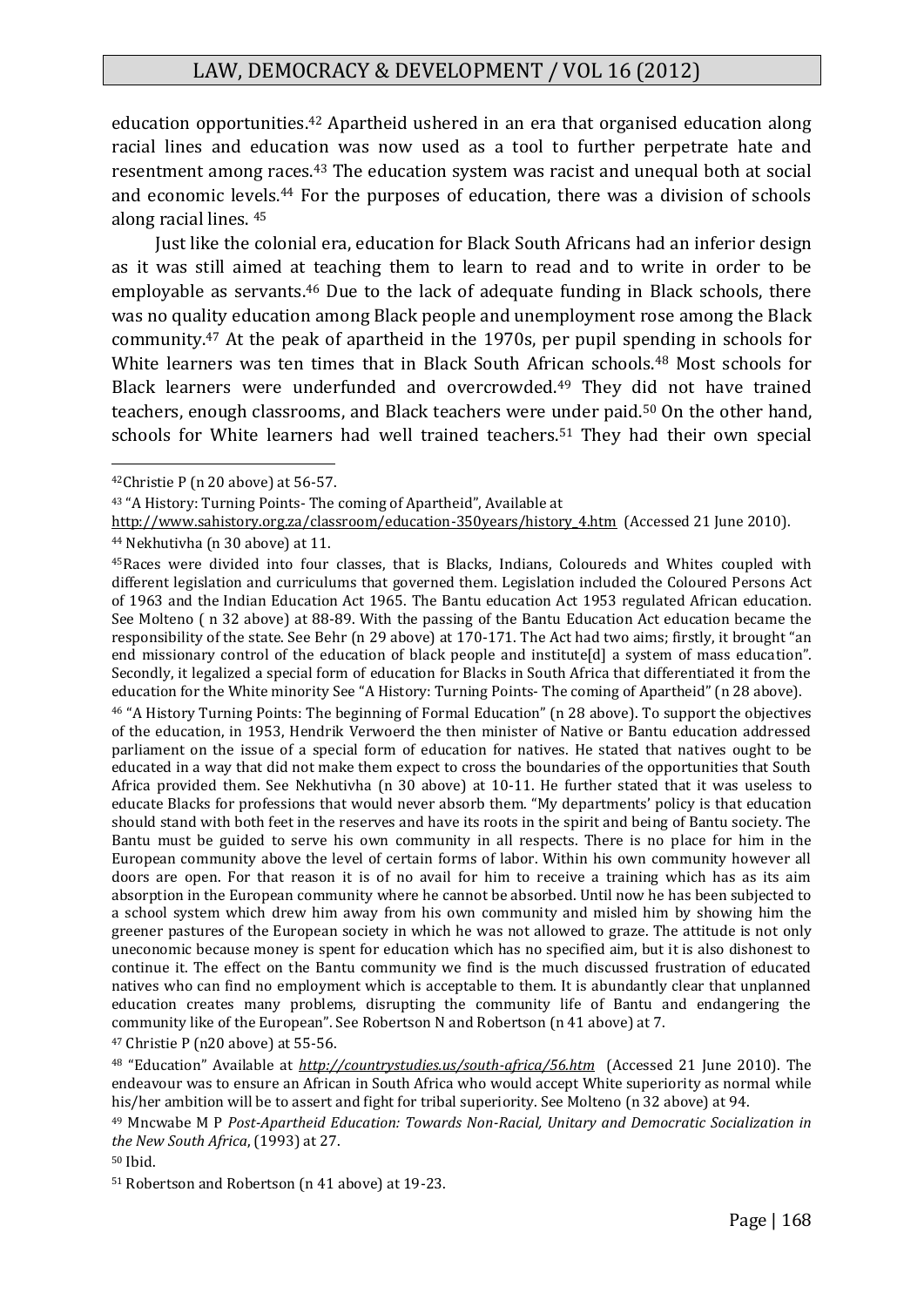curriculums<sup>52</sup> yet schools for Black learners had curriculums that made it almost impossible for them to go beyond matric or to qualify for admission in any higher education institution.<sup>53</sup> South African history did not form part of the school curriculum in schools and teachers had to comply with harsh rules and regulations.<sup>54</sup> An estimated 95% out of 100 African students in South Africa dropped out of school before secondary education.<sup>55</sup> As the African National Congress (ANC) was growing in numbers, it also rejected Bantu Education as it saw it as a form of oppression that educated Africans in South Africa to submit to White rule and supremacy.<sup>56</sup> In1976 there was an uprising by high school students which was named the Soweto uprising. <sup>57</sup> It was a direct resistance of Bantu education and students contended that they wanted an education that could empower them.<sup>58</sup> As a reaction to the Soweto uprising, the South African Institute of Race Relations appointed a Commission which compiled a report that stated the need for equal opportunities and non-discrimination in education.<sup>59</sup> It proposed changes in the allocation of resources in the South African budget, which would see more spent on education.<sup>60</sup> The report emphasised a change in the management of schools to foster community involvement.<sup>61</sup> It stated that there was a need to change the school curriculums and textbooks so that they would not offend other races.<sup>62</sup>

It also stated the need for schools and education with an open enrolment for all.<sup>63</sup> In recognition of an existence of unqualified Black adults, it emphasised the need for adult education as a high priority.<sup>64</sup> In June 1980, the Government of South Africa commissioned and funded the Research Council Review Commission (HSRC) to review South African Education.<sup>65</sup> The HSRC appointed the De Lange Committee on education, which issued a report stating that, what education required was not only desegregation but also a further recognition that education is a human right.<sup>66</sup> The report recognised that education in South Africa was in a crisis hence it attempted to make

<sup>54</sup> Mukandala R S "Students and Revolution in South Africa" at 166 - 167 Available at

<sup>52</sup> Nekhutivha (n 30 above) at 9-12.

<sup>53</sup> Taylor R "The Narrow Ground: Critical Intellectual Work on South Africa under Apartheid" (1991) V5 No 4 *Critical Arts* at 31 Available at

<http://archive.lib.msu.edu/DMC/African%20Journals/pdfs/Critical%20Arts/cajv5n4/caj005004004.pdf> (Accessed 21 June 2010).

<http://archive.lib.msu.edu/DMC/African%20Journals/pdfs/Utafiti/vol4no2/aejp004002006.pdf> (Accessed 21 June 2010).

<sup>55</sup>Ibid.

<sup>56</sup> Christie (n 20 above) at 228-232.

<sup>57</sup> Mncwabe (n 49 above) at 3-23.

<sup>58</sup> Ibid.

<sup>59</sup> Mncwabe (n 49 above) at 9-13.

<sup>60</sup>Ibid.

<sup>61</sup>Ibid.

<sup>62</sup>Ibid.

<sup>63</sup> Ibid.

<sup>64</sup>Ibid.

<sup>65</sup> Chisholm L "Redefining Skills: Black education in South Africa in the 1980's" at 388 found in Kallway P, *Apartheid and Education: Education of Black South Africans* (1984).

<sup>66</sup> Mncwabe ( n 49 above) at 3-23.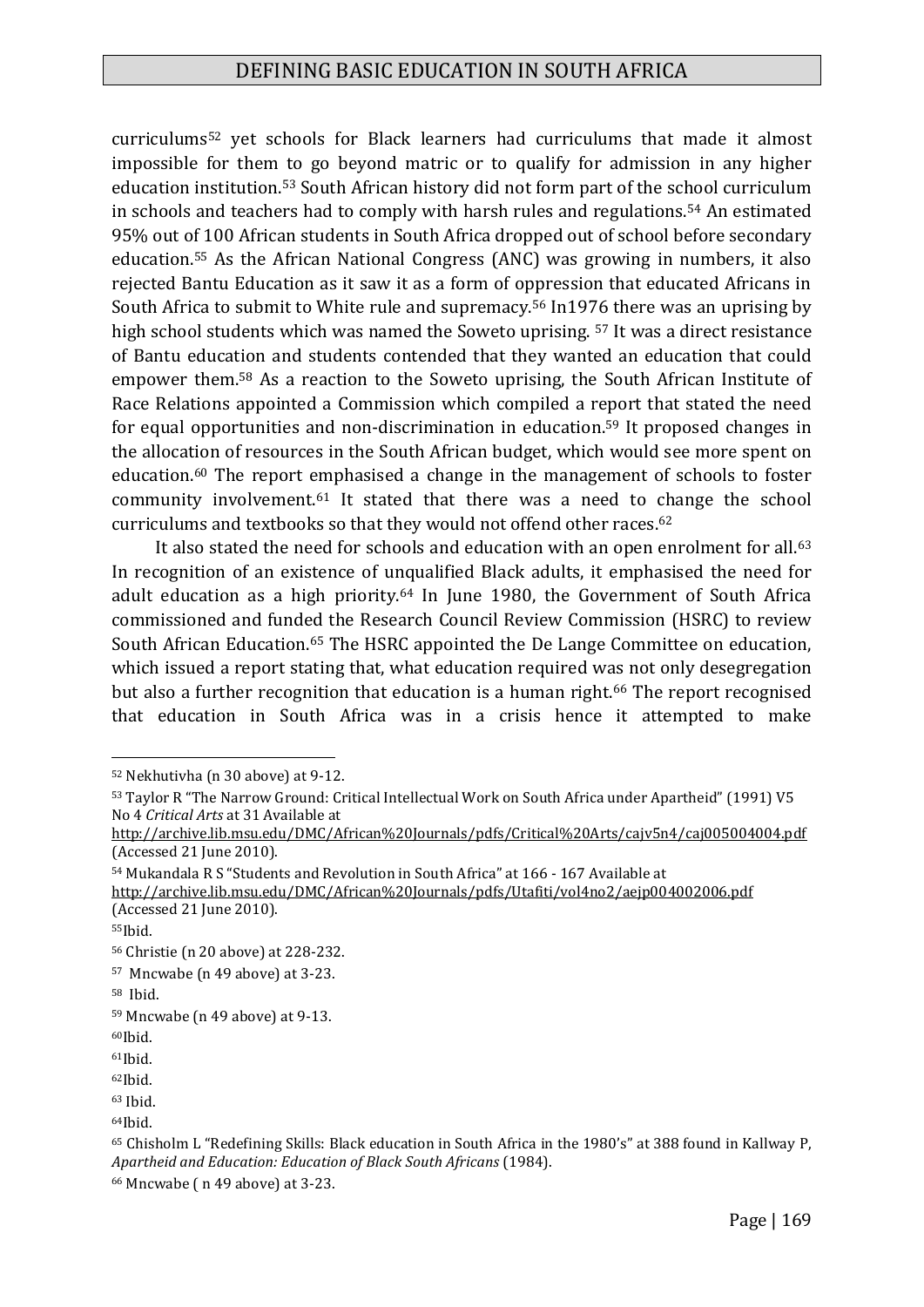recommendations to confront the problems.<sup>67</sup> It emphasised that every South African had an entitlement to a "rightful share" in education and stated that the "demand for equal share in education is only viable as a principle of distributive justice."<sup>68</sup> It is important to note that the government selectively accepted the recommendations opting to commit to the principles of the Christian National Education, which informed the worldview of the day.<sup>69</sup> The De Lange report was criticised for failing to address the real symptoms and problems in Bantu education, which were rooted in the politics of the day.<sup>70</sup>

#### **3.4 The reform of the education system at the end of apartheid**

The end of apartheid saw the dawn of a new era in the South African educational system.<sup>71</sup> Reorganising the educational system was one of the daunting tasks the government had to make. The rejection of a proper and meaningful education for a vast number of years resulted in a generation of Black youngsters who had not received a quality of education to make them competitive in the labour market.<sup>72</sup> Among others, the choices of the apartheid government resulted in two concerns; first, many Black people had received apartheid education at primary school level which was insufficient for them to proceed to high school or to train in any industrial programme.<sup>73</sup> As reported in 1988, only 2.7% of Black African students were in standard ten.<sup>74</sup> The 1989 matriculation results for Africans were reported to be disastrous and following a back to school campaign the waiting list for registration with the Department of Education increased to 30 644 names.<sup>75</sup> 4/5 of the Black African students who had passed standard 5 in 1989 failed to go to standard 6 due to lack of places in secondary schools.<sup>76</sup> On the contrary, White students had different results, in 1981 94 % White matriculants passed their standard 10 and 49% received a matric exemption.<sup>77</sup>

The second concern was that many young Black people had not received any education at all.<sup>78</sup> In 1988 research concluded that 1 051 189 Black children had not been able to attend school.<sup>79</sup> In March 1989 there was a shortage of 60 343 primary school and 99 505 secondary school classrooms<sup>80</sup> whilst there were an estimated 213 215 empty seats in schools for White learners. $81$  As a step towards reforming the

<sup>67</sup>Kallway (n 18 above) at 32.

<sup>68</sup> Mncwabe (n 49 above) at 3-23.

<sup>69</sup> Christie (n 20 above) at 189.

<sup>70</sup> Kallaway ( n18 above) at 32.

<sup>71</sup> Malherbe R "A fresh start 1: Education rights in South Africa" (2000) 4 *European Journal for Education Law and Policy* at 49.

<sup>72</sup> Mncwabe (n 49 above) at 39-40.

<sup>73</sup> Ibid at 3-23.

<sup>74</sup> Christie (n 20 above) at 121.

<sup>75</sup> Mncwabe (n 49 above) at 38.

<sup>76</sup> Ibid at 3-23.

<sup>77</sup> Christie (n 20 above) at 120.

<sup>78</sup> Mncwabe (n 49 above) at 3-23.

<sup>79</sup> Christie (n 20 above) at 119.

<sup>80</sup> Mncwabe (n 49 above) at 37-41.

<sup>81</sup> Christie (n 20 above) at 119.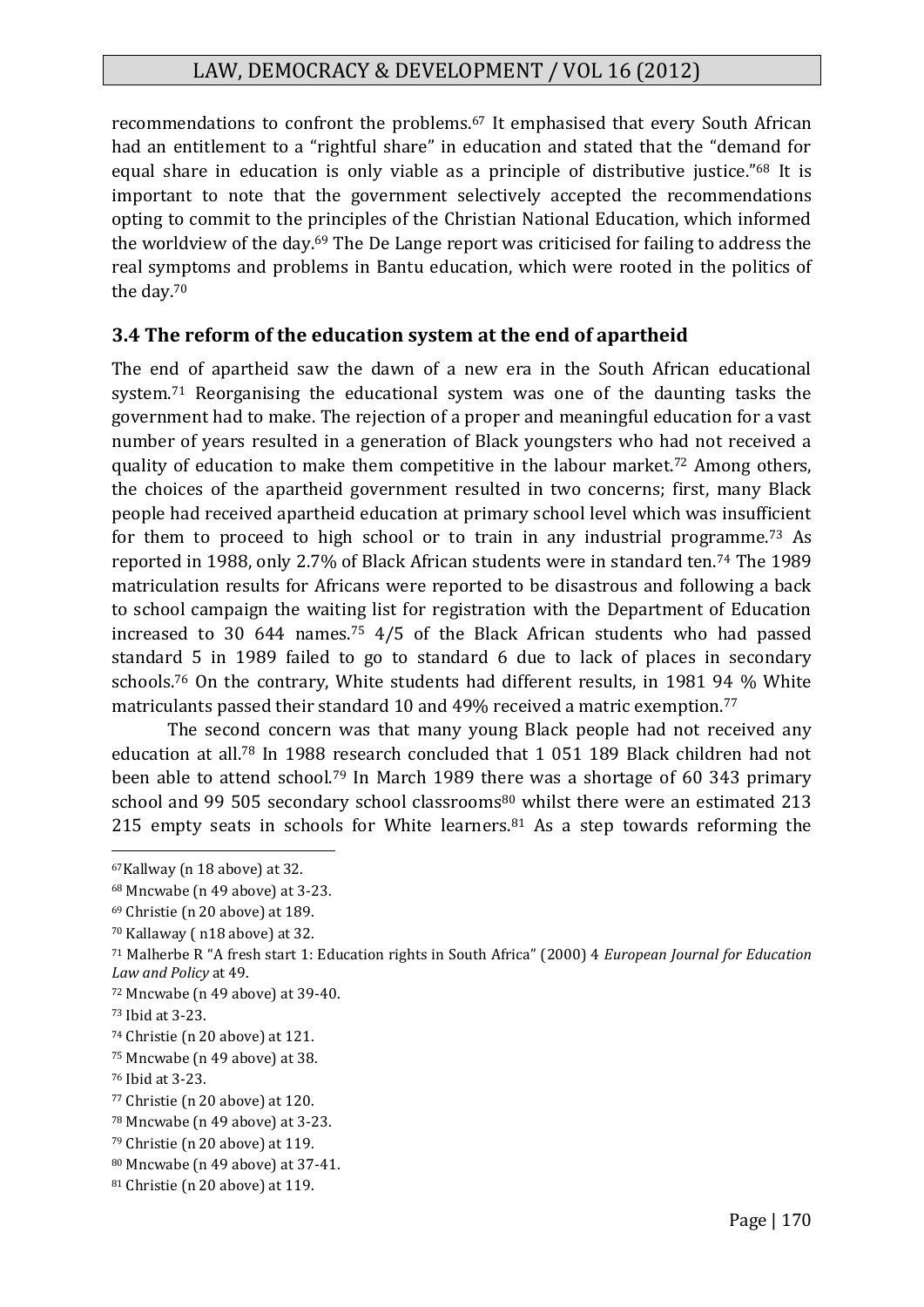education system, in 1993 president F.W. De Klerk in his parliamentary speech stressed the need to reform the educational system to be non-racial yet flexible enough to preserve the culture and language of every racial group.<sup>82</sup> Following his speech there was an invention of a new Education Co-ordination Service that was obligated to manage education during the political transition and it worked together with the National Education and Training Forum, a body of education experts who were tasked to formulate education policy.<sup>83</sup> As reforming education began in 1993, South Africa became a democratic state led by a majority government in 1994. When a democratic government assumed power in 1994, the budget for education was high at both national and international level and using the Growth Employment and Redistribution (GEAR) strategy the government reduced the fiscal spent on education.<sup>84</sup> However, despite such reforms, to date the amount spent on education is the highest on the South African budget 'totalling R165 billion in 2010/11'85. A further R2, 7 billion was allocated to the Department of Basic Education in 2010/11 to enable it to distribute work books in all official languages in South Africa and to increase literacy and numeracy skills for learners.<sup>86</sup>

# **3.5 The regulation and structure of the education system in the postapartheid era**

From 1994, the democratic government of South Africa consolidated the fragmented school system into one department called the National Department of Education.<sup>87</sup> In 2009, The National Department of Education was split into two departments that are the Department of Basic Education and the Department of Higher Education and Training.88 The Department of Basic Education deals with schools from Grade R to 12 and adult literacy programmes. The Department of Higher Education and Training "is tasked with the responsibility for the coordination of the education and training subsystems of post-school education, including universities, Further Education and

<sup>82 &</sup>quot;South Africa: Soweto and its Aftermath" Available at [http://www.country-data.com/cgi-bin/query/r-](http://www.country-data.com/cgi-bin/query/r-12130.html)[12130.html](http://www.country-data.com/cgi-bin/query/r-12130.html) (Accessed 21 June 2010).

<sup>83</sup> Ibid.

<sup>84</sup> Carter E "Education in South Africa: Some points for policy coherence" at 21-22 in Maile, S. (ed). *Education and poverty reduction strategies: issues of policy coherence: colloquium proceedings* (2008) available  $\qquad$ 

[http://www.hsrc.ac.za/research/output/outputdocuments/5521\\_carter\\_educationinsasomepointsforpol](http://www.hsrc.ac.za/research/output/outputDocuments/5521_Carter_EducationinSAsomepointsforpolicycoherence.pdf) [icycoherence.pdf](http://www.hsrc.ac.za/research/output/outputDocuments/5521_Carter_EducationinSAsomepointsforpolicycoherence.pdf) (Accessed 13 August 2010).

<sup>85 &</sup>quot;Education" (n 48 above). In the 2009 budget, the government allocated a bigger portion of its budget to education compared to other departments stating that the government was still addressing and paying for the backlogs of the past. It stated that many schools were still in need of 'classrooms, toilets, sports fields and equipment. Salaries of teachers make up about three quarters of the education budget. We have a large proportion of young people in South Africa around one third of our people are children.' <sup>86</sup> Ibid.

<sup>87</sup> Carter (n 84 above) at 21-22.

<sup>88</sup> "The Department of Basic Education" available at

http://www.education.gov.za/TheDBE/tabid/54/Default.aspx (accessed 04 September 2012).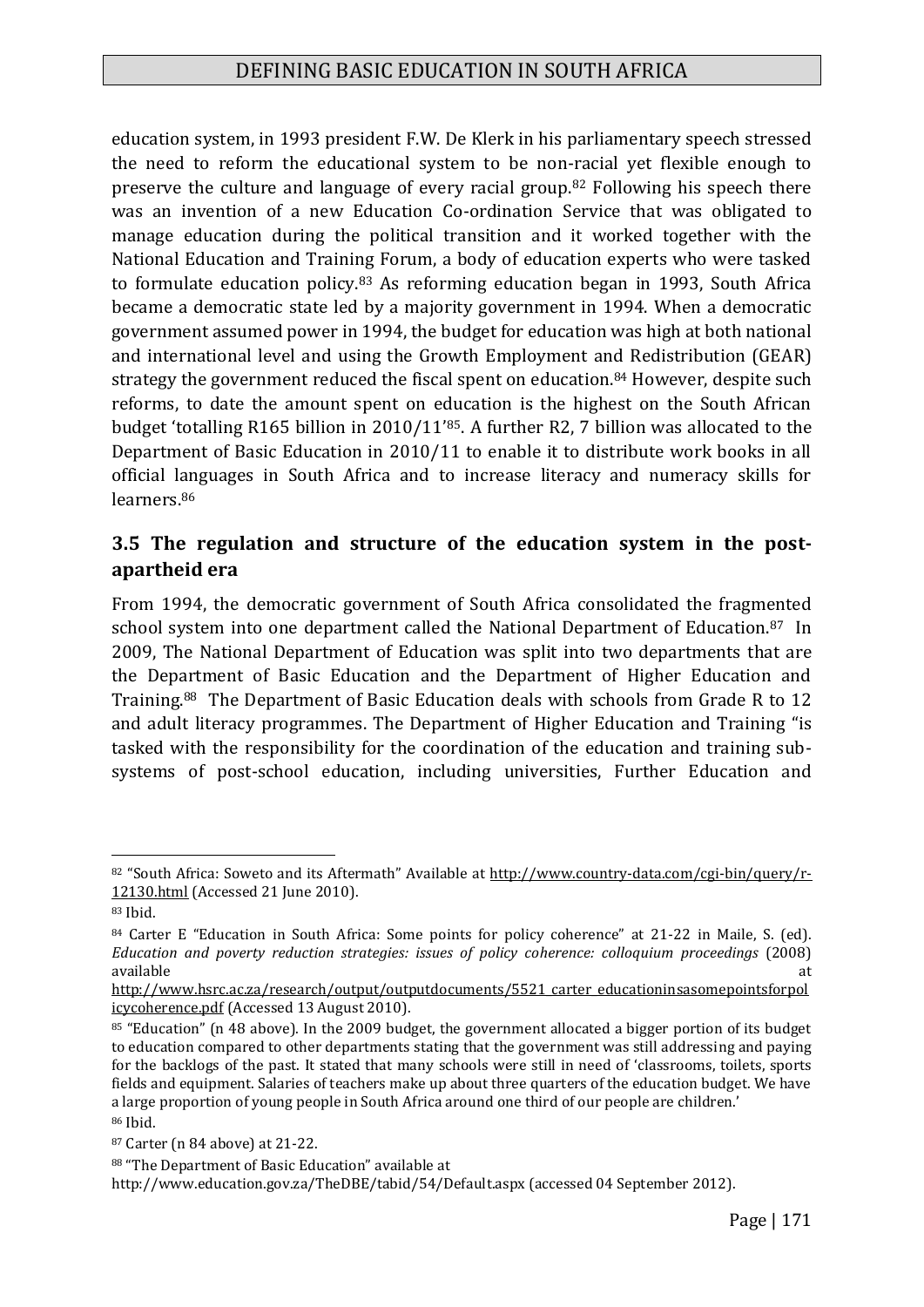Training Colleges, Sector Education and Training Authorities, and Adult Basic Education".<sup>89</sup>

Education is now a human right provided by section 29 of the Constitution. The Constitution has therefore ushered in an era of transformation in the educational system towards a new constitutional regime that advances equality, freedom and human dignity.<sup>90</sup> The Constitution now obligates the government to provide basic education for every South African citizen without any qualification or justification to derogate from such duty.<sup>91</sup> Formal education of the same quality is now a human right compulsory for all races.<sup>92</sup> The Bill of Rights is read together with other legislative documents that further its mandate to equitably provide the right to education.<sup>93</sup> One such legislative document is the NQF (National Qualifications Framework) which is "a set of principles and guidelines, which provide a vision, a philosophical base and an organizational structure for the construction [of the equitable provision of education]".<sup>94</sup>

The NQF divides education into three bands namely, General Education and Training (GET), Further Education and Training (FET) and Higher Education (HE).<sup>95</sup> The GET band comprises the reception year (Grade R), up to Grade 9 (primary education is to grade 7) as well as an equivalent Adult Basic Education and Training (ABET) qualification.<sup>96</sup> The FET band comprises Grades 10 to 12 in schools, as well as education and training within the NQF Level 2 to 4, including National Certificate 1 to 3 in FET colleges.<sup>97</sup> These levels are all included within the NQF, as stipulated by the South African Qualifications Authority (SAQA) Act 58 of 1995.<sup>98</sup> SAQA is 'the body responsible for overseeing the development and implementation of the National Qualifications Framework, established in terms of the SAQA Act no. 58 of 1995'.<sup>99</sup> Another legislative document which is read together with the Constitution is the South African Schools Act 1996 which makes education compulsory from grade 1 to grade 9 and between the age of 7 and 15 depending on what comes first.<sup>100</sup> Education is not compulsory after grade 9.

<sup>89</sup> "Higher Education South Africa" found at [http://www.hesa.org.za/partnersandlinks/department](http://www.hesa.org.za/partnersandlinks/department-higher-education-training-dhet)[higher-education-training-dhet](http://www.hesa.org.za/partnersandlinks/department-higher-education-training-dhet) (accessed 04 September 2012).

<sup>90</sup> Malherbe (n 71 above) at 49.

<sup>91</sup> See Section 1 Constitution of South Africa.

<sup>92</sup> Ibid See Section 29.

<sup>93</sup> Ibid Section 39 (3).

<sup>94</sup> "Education in South Africa", Available at

<http://www.saeduservices.com/pages/EducationInformation.aspx> (Accessed 21 June 2010).

<sup>95</sup> "South Africa: fast facts" available at <http://www.southafrica.info/about/facts.htm> (Accessed 21 June 2010).

<sup>96</sup> "Cape Gateway, easy access to government information and services", Available at

<http://www.capegateway.gov.za/eng/directories/services/11471/15045> (Accessed 21 June 2010).

<sup>97 &</sup>quot;Education in South Africa", Available at

<http://www.saeduservices.com/pages/EducationInformation.aspx> (Accessed 21 June 2010).

<sup>98 &</sup>quot;Education in South Africa" (n 94 above).

<sup>99</sup> "Web definitions" Available at

athttp://www.google.co.za/search?hl=en&defl=en&q=define:saqa&sa=X&ei=t9IlTNu3A8uhOOOTpdkC&v ed=0CBQQkAE (Accessed 21 June 2010).

<sup>100</sup> "South Africa: Fast facts" (n 95 above).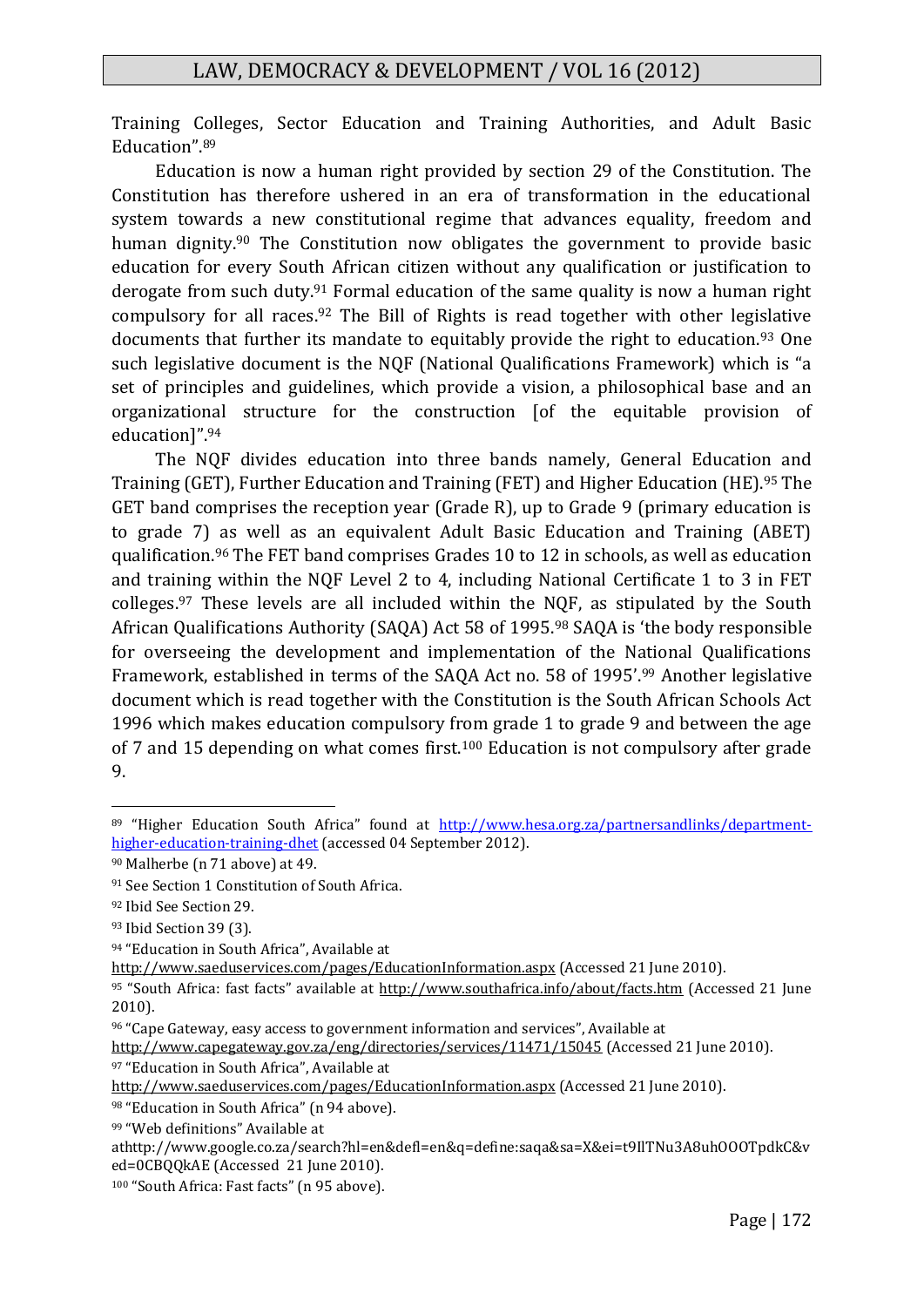## **4 IS COMPULSORY SCHOOL ATTENDANCE THE MEANING OF BASIC EDUCATION?**

Although the Constitution does not define basic education and the term has no definite meaning in South African jurisprudence, it is important to note that the South African Schools Act 1996 (Schools Act) gives us a starting point in our attempt to define the term basic education. The Schools Act states that education is compulsory from grade 1 to grade 9 and between the age of 7 and 15 depending on what comes first.<sup>101</sup> Primary schooling which goes up to grade 7 coupled with 2 years of secondary education is therefore compulsory in South Africa. The question that follows is that, in the absence of a definition for basic education, is compulsory primary schooling up to grade 7 coupled with 2 years of secondary education the meaning of basic education referred to by section 29 (1) (a). In other words, can we define basic education as the compulsory attendance of school in line with the provisions of the Schools Act? In this paper the above question is answered in the negative for the following reasons.

First, with consideration of the history of the right to education in South Africa it would be an absurd conclusion to say that compulsory attendance of school connoted by the Schools Act is the definition of basic education alluded to by section 29 (1) (a). The absurdity is clear when one is to consider that such a conclusion would not entitle anyone to demand a certain quality of education that is different from the apartheid education that South Africans fought against. Mere school attendance for a specified period of time would suffice as the acquisition of basic education which is definitely absurd. It is noteworthy that although the apartheid government specifically designed an inferior quality of education for other races, it arguably gave all learners from all races the opportunity to go to school for a specified number of years. Yet, one cannot say that it delivered quality education rather it provided an opportunity for learners to go to school.

Second, the Schools Act says nothing about basic education. It does not mention or define the term basic education. It does not state that the compulsory school attendance it safeguards is synonymous to basic education rather it aims to make sure that every child compulsorily attends seven years of primary school and two years of secondary school. It is therefore important to note that although the Schools Act does not define basic education its provision that education is compulsory from grade 1 to grade 9 and also between the ages of 7 and 15 is important in that it makes it unequivocally possible for children to acquire basic education at primary school level and in their first two years at secondary school. The provision of compulsory schooling whilst not being the definition of basic education is important as it ensures that all children have an opportunity to acquire basic education. To further the same agenda as

<sup>101</sup>South African Schools Act, 1996, Section 3 (1) states that "Subject to this Act and any applicable provincial law, every parent must cause every learner for whom he or she is responsible to attend a school from the first school day of the year in which such learner reaches the age of seven years until the last school day of the year in which such learner reaches the age of fifteen years or the ninth grade, whichever occurs first".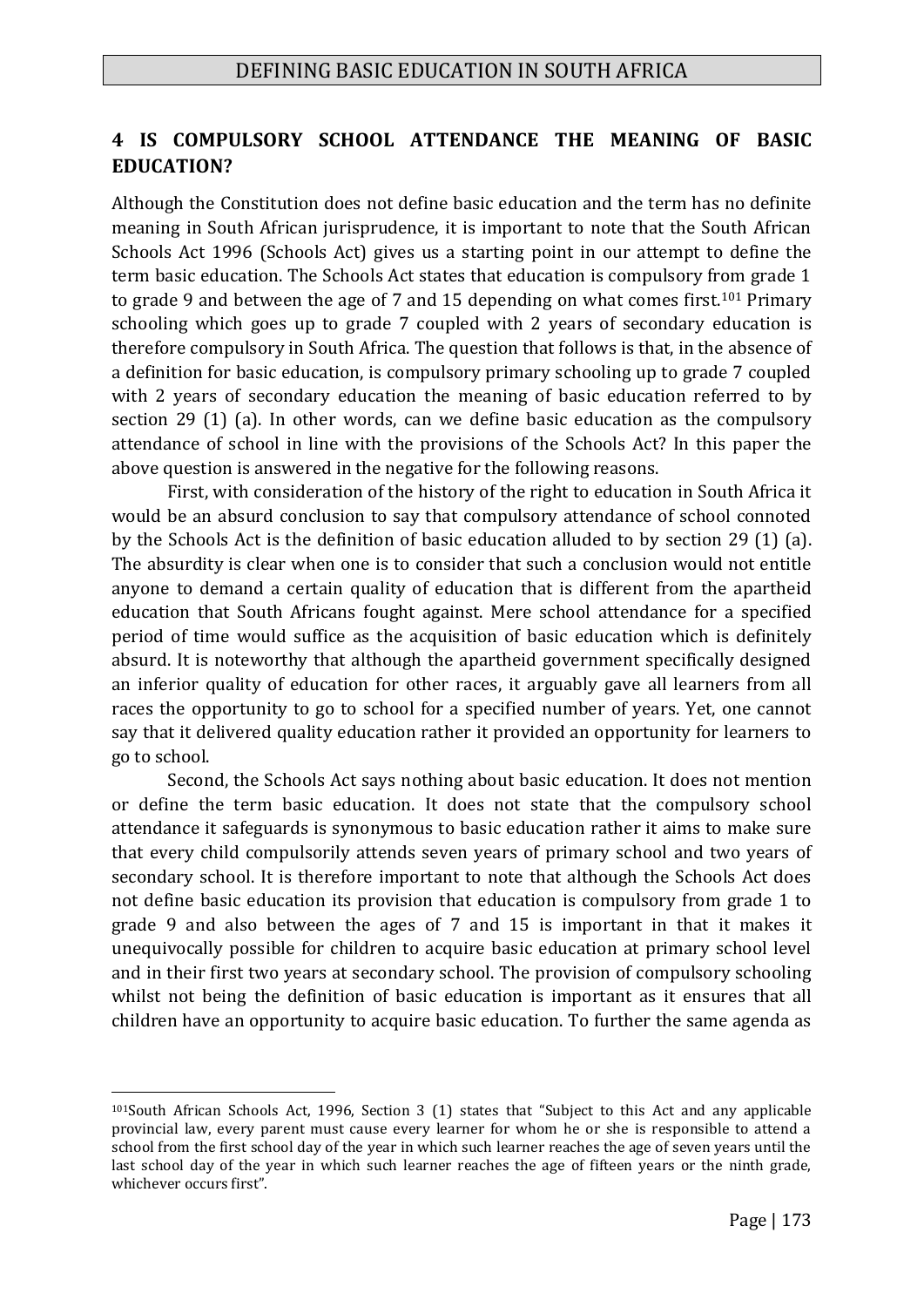the South African Schools Act, the Namibian Education Act<sup>102</sup> clarifies that "basic education is the education provided for from the level of the first grade to the level of the twelfth grade and includes adult education, special education and any education declared by the minister to be basic education".<sup>103</sup> It further explains that "a primary school is a school or a part of a school where basic education is provided from the first grade to the seventh grade" whilst a "secondary school is a school or part of a school in which basic education from the level of the eighth grade to the level of the twelfth grade is provided".<sup>104</sup> The above provisions mean that the school is only a forum for children to acquire basic education so compulsory attendance of primary school required by the Schools Act is to ensure that children acquire basic education; it is not a definition of basic education.

Third, by making primary education compulsory, the Schools Act aligns undoubtedly with international law provisions that intend to ensure that basic education is available to all through compulsory attendance of primary school. <sup>105</sup> In addition to making primary education free and compulsory<sup>106</sup> international law states that "primary education is the most important component of basic education".<sup>107</sup> Primary education is the most important component of basic education because it is the stage where basic education is first introduced. In other words, if any person more specifically a child desires to acquire basic education they go to primary school which is the forum for which learners begin to receive basic education.<sup>108</sup> This means that compulsory attendance of school for a number of years especially primary school years is vital, however the rationale behind international law providing for compulsory and free primary education is that every child must be able to acquire basic education through primary education without obstruction from resource or other constraints. This argument is important as it gives us the basis to justify why the South African government should be obligated to make primary education compulsory and free as required by international law. To this end, this paper refutes any possible arguments that basic education means compulsory school attendance provided by the Schools Act. The paper argues that international law as discussed below makes it clear that basic

<sup>102</sup> Education Act (2001) Act No. 16 of 2001 "Definitions" found at

http://www.chr.up.ac.za/chr\_old/indigenous/documents/Namibia/Legislation/Education%20Act.pdf (Accessed 27 July 2012).

<sup>103</sup> Ibid.

<sup>104</sup> Ibid.

<sup>105</sup> See for example, the United Nations Convention on the Rights of the Child (UNCRC) which was adopted on 20 November 1989 and entered into force on 2 September 1990. South Africa ratified the Convention on 16 June 1995.

Article 28(1)(a) and (b) provides:

<sup>&</sup>quot;State Parties recognize the right of the child to education and with a view to achieving this right progressively and on the basis of equal opportunity, they shall, in particular: Make primary education compulsory and available free to all".

<sup>106</sup> Ibid.

<sup>107</sup>Implementation of the International Covenant on Economic, Social and Cultural Rights, General Comment no. 13 The Right to Education (article 13 of the covenant) (1999) para 9.

<sup>108</sup> Universal Declaration of Human Rights (1948) Article 26.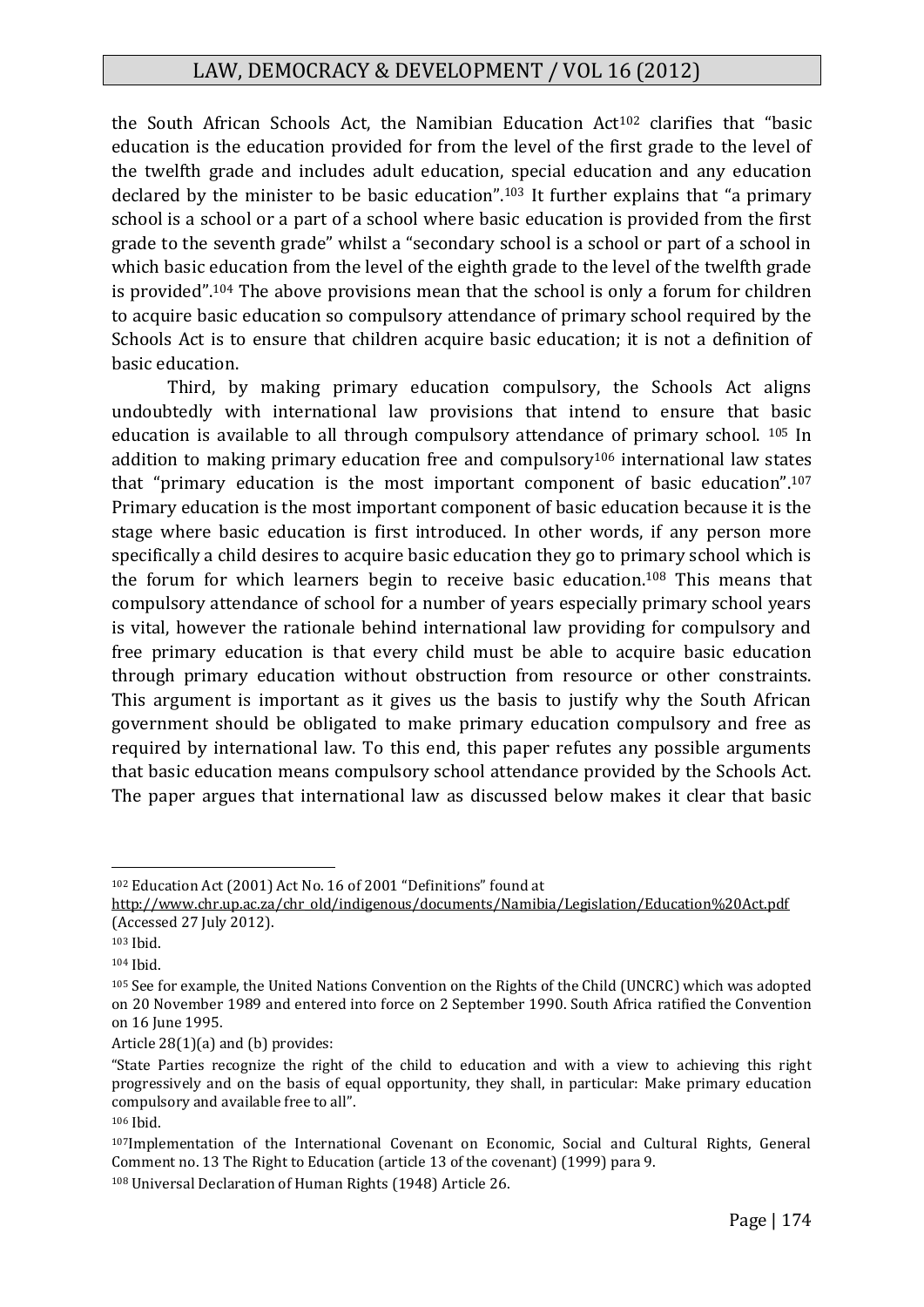education is the quality of education that the South African government ought to provide to school learners.<sup>109</sup>

# **5 RIGHT TO EDUCATION IN SOUTH AFRICA AND INTERNATIONAL LAW**

# **5.1 The legal connection between international law and the South African Constitution**

South Africa is a constitutional democracy that makes international law a pillar of its democracy.<sup>110</sup> International law has three sources which are, "customary international law, treaties and conventions and soft law".<sup>111</sup> Treaties and conventions become part of national law by ratification.<sup>112</sup> Customary law does not become part of national law by ratification like treaties and conventions but it binds all nations and its provisions are widely recognised.<sup>113</sup> Declarations like the World Declaration form part of international "soft law" which "refers to all sources of non-binding international law that can provide guidance on the interpretation of international treaties".114All the above sources of international law are internationally recognised instruments which are useful in guiding states pertaining to their conduct and provide sizeable guidance in interpreting section 29 (1) (a) in this paper.<sup>115</sup>

In regulating the interpretation of human rights the Constitution makes it mandatory to consider international law in interpreting the Bill of Rights.<sup>116</sup> It also makes international customary law part of the law of South Africa unless it is in contradiction with constitutional provisions or legislation.<sup>117</sup> The Constitution further states that when interpreting any legislation the approach that is consistent with international law is more preferable to that which contradicts it.<sup>118</sup> Consequently, there is no doubt that the Constitution accords high regard to international law and accepts guidance from it in interpreting the Bill of Rights. However as mentioned above, conventions become part of national law by ratification. Following the above statement one might question the use conventions that have not been ratified by South Africa as well as non-binding international law to interpret the Bill of Rights and subsequently to

<sup>1</sup>  $109$  Although basic education can be provided to adults lacking basic knowledge and skills. The enjoyment of this right is not limited by age or gender; it extends to children, youth and adults, including older persons, and it is an integral component of adult education and lifelong learning.

<sup>110</sup> Dugard J "International Law and the South African Constitution" *Kaleidoscope* at 1 Available at <http://www.ejil.org/pdfs/8/1/1426.pdf> (Accessed 12 July 2010).

<sup>111</sup> "The role of international law in South African health law and policy-making" at 131 Available at [http://www.section27.org.za/wp-content/uploads/2010/04/Chapter5.pdf](http://www.section27.org.za/wp-content/uploads/2010/04/Chapter5.pdf%20at%20131) (Accessed 14 July 2010). <sup>112</sup> Ibid.

<sup>113</sup> Bailey P "The creation of the Universal Declaration of Human Rights" at 1 Available at <http://www.universalrights.net/main/creation.htm> (Accessed 12 July 2010).

<sup>114</sup> "The role of international law in South African health law and policy-making" (n 111 above) at 132.

<sup>115</sup> Office of the United Nations High Commission for Human Rights 1996-2007, "International Law", at 1. Available a[t http://www2.ohchr.org/english/law](http://www2.ohchr.org/english/law/)*/* (Accessed 08 March 2010).

<sup>116</sup>See Section 39 Constitution of South Africa (n 4 above).

<sup>117</sup> Ibid see Section 232.

<sup>118</sup> Ibid see Section 233.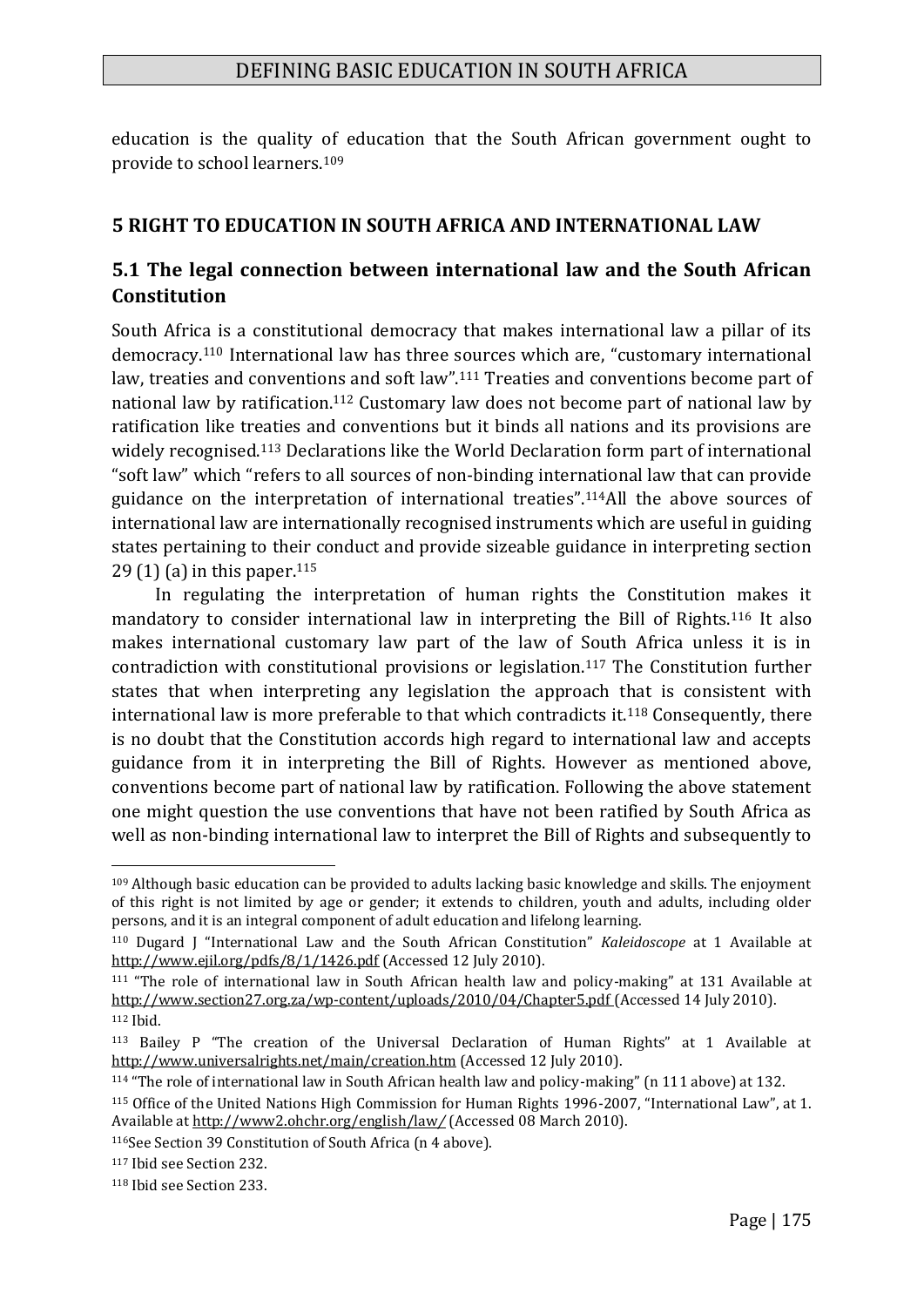advance the argument in this paper. The Constitutional Court responded to and addressed the issue in the Makwanyane case.<sup>119</sup>

In the Makwanyane case, the Constitutional Court (Court) stated that the international law that must be considered in interpreting the Bill of Rights refers to both binding and non-binding international laws.<sup>120</sup> The Court emphasised that customary international law and international agreements are important and should be considered in interpreting the Bill of Rights since they make available a framework in which we understand the Bill of Rights.<sup>121</sup> It further made it clear that although South Africa has a principle of recognising international law the weight of international law and principles recognised will vary on a case by case basis.<sup>122</sup> In other words, although the Courts must take into account international law when interpreting constitutional provisions, they need not follow the international law rules if they believe they are not applicable to South Africa. International law (binding and non-binding) is therefore useful to make clear our understanding of section 29 (1) (a). This paper defines basic education with guidance from the World Declaration. Its arguments although rooted in the provisions of the World Declaration they are further supported by provisions of other sources of international law as discussed below.

# **5.2 What is the meaning of the term basic education? An international law approach**

To define basic education the World Declaration stated that the acquisition of a basic education is synonymous to the acquisition of basic learning needs. This means that the term basic education refers to basic learning needs. Describing the basic learning needs, the World Declaration states that,

"These needs comprise both essential learning tools (such as literacy, oral expression, numeracy, and problem solving) and the basic learning content (such as knowledge, skills, values, and attitudes) required by human beings to be able to survive, to develop their full capacities, to live and work in dignity, to participate fully in development, to improve the quality of their lives, to make informed decisions, and to continue learning. The scope of basic learning needs and how they should be met varies with individual countries and cultures, and inevitably, changes with the passage of time."<sup>123</sup>

After breaking down the components of the above definition, one can conclude that basic education is the acquisition of basic learning needs which comprise of essential learning tools and the basic learning content. Such a definition means that the term basic education is quality oriented. For a more clear understanding of the term basic learning needs, this paper breaks down its components and the terms essential learning tools and the basic learning content are defined separately. Essential learning tools include "literacy, oral expression, numeracy, and problem solving".<sup>124</sup> It is

1

<sup>123</sup> World Declaration on Education for All and Framework for Action to Meet Basic Learning Needs see Article 1 (1) (n 3 above).

<sup>119</sup> *S v Makwanyane* 1995 (3) SA 391 (CC) para 35.

<sup>120</sup>Ibid.

<sup>121</sup>Ibid.

<sup>122</sup> *Government of the Republic of South Africa and Others v Grootboom and Others* 2001 (1) SA 46 para 26.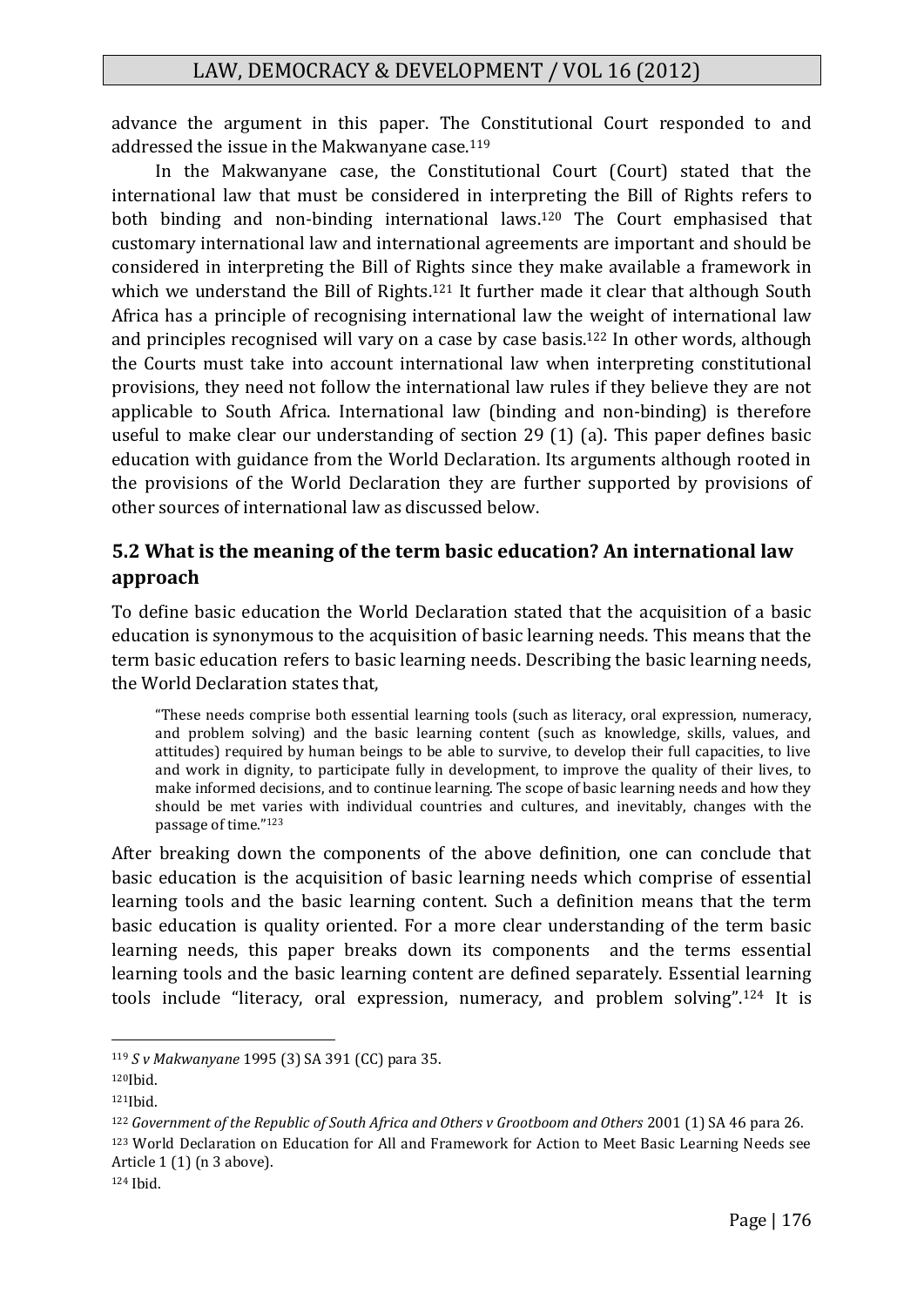important to note that words like "literacy, oral expression, numeracy, and problem solving" are broad and contested words that do not have an exact definition. However in this paper, an attempt is made to give them more simplified definitions that are easy to understand.

There is not one concrete definition for literacy but a more simplified one would be "an individual's ability to read, write, speak in English, compute and solve problems at levels of proficiency necessary to function on the job, in the family of the individual and in society".<sup>125</sup> As seen from the above definition literacy is a broad word that goes beyond the mere ability to read and write.<sup>126</sup> In the world of information and technology, a child who has been taught literacy as part of basic education should have acquired skills that will enable him/her to grow, function and integrate successfully in the family and the national and global society. Oral expression connotes the ability of the learner to articulate ideas and to speak with clarity in a way that intellectually and socially empowers him/her.<sup>127</sup> Orally articulating an idea influences "the development of critical thinking, problem solving abilities and general learning outcomes. In addition, opportunities to practice oral expression will help students become [communicators that are more competent]".<sup>128</sup> The above definition means that after being taught oral expression as part of basic education a child should be able to participate fully in the development of the self and of the society due to an enhanced ability to communicate his/her views.

Numeracy is a term coined to mathematical skills when used in the classrooms. A more simplified definition of numeracy would be

"[A]n individual's capacity to identify and understand the role mathematics plays in the world, to make well-founded judgments, and to use and engage with mathematics in ways that meet the needs of that individual's life as a constructive, concerned and reflective citizen."<sup>129</sup>

The above definition seems to state that after being taught numeracy and at the completion of basic education a child should have a minimum level of proficiency with mathematics and the ability to reason and to think logically when confronted with the role to make judgements individually or within a society. Problem solving can be defined simply as a process of "clarifying description of the problem, analyzing causes, identifying alternatives, assessing each alternative, choosing one, implementing it and evaluating whether the problem was solved or not .<sup>130</sup> Solving maths in the classroom is

<sup>125</sup> De Valenzuela J S "Definitions of Literacy" Available at

[<sup>&</sup>lt;http://www.unm.edu/~devalenz/handouts/literacy.html](http://www.unm.edu/~devalenz/handouts/literacy.html) > (Accessed 13 July 2010).

<sup>126</sup> Ibid.

<sup>127</sup> OHIO University "Oral Expression Across the Curriculum" Available at

[<sup>&</sup>lt;http://www.ohio.edu/gened/help/oe.cfm](http://www.ohio.edu/gened/help/oe.cfm) > (Accessed 13 July 2010).

<sup>128</sup> Ibid.

<sup>129</sup> Ceo Sydney "What is numeracy" Available at

[<sup>&</sup>lt;http://www.ceosyd.catholic.edu.au/cms/Jahia/site/curriculumonline/pid/3780>](http://www.ceosyd.catholic.edu.au/cms/Jahia/site/curriculumonline/pid/3780) (Accessed 13/07/2010).

<sup>130</sup> Free management library "Problem solving" Available at

[<sup>&</sup>lt;http://managementhelp.org/prsn\\_prd/prob\\_slv.htm>](http://managementhelp.org/prsn_prd/prob_slv.htm) (Accessed 13 July 2010).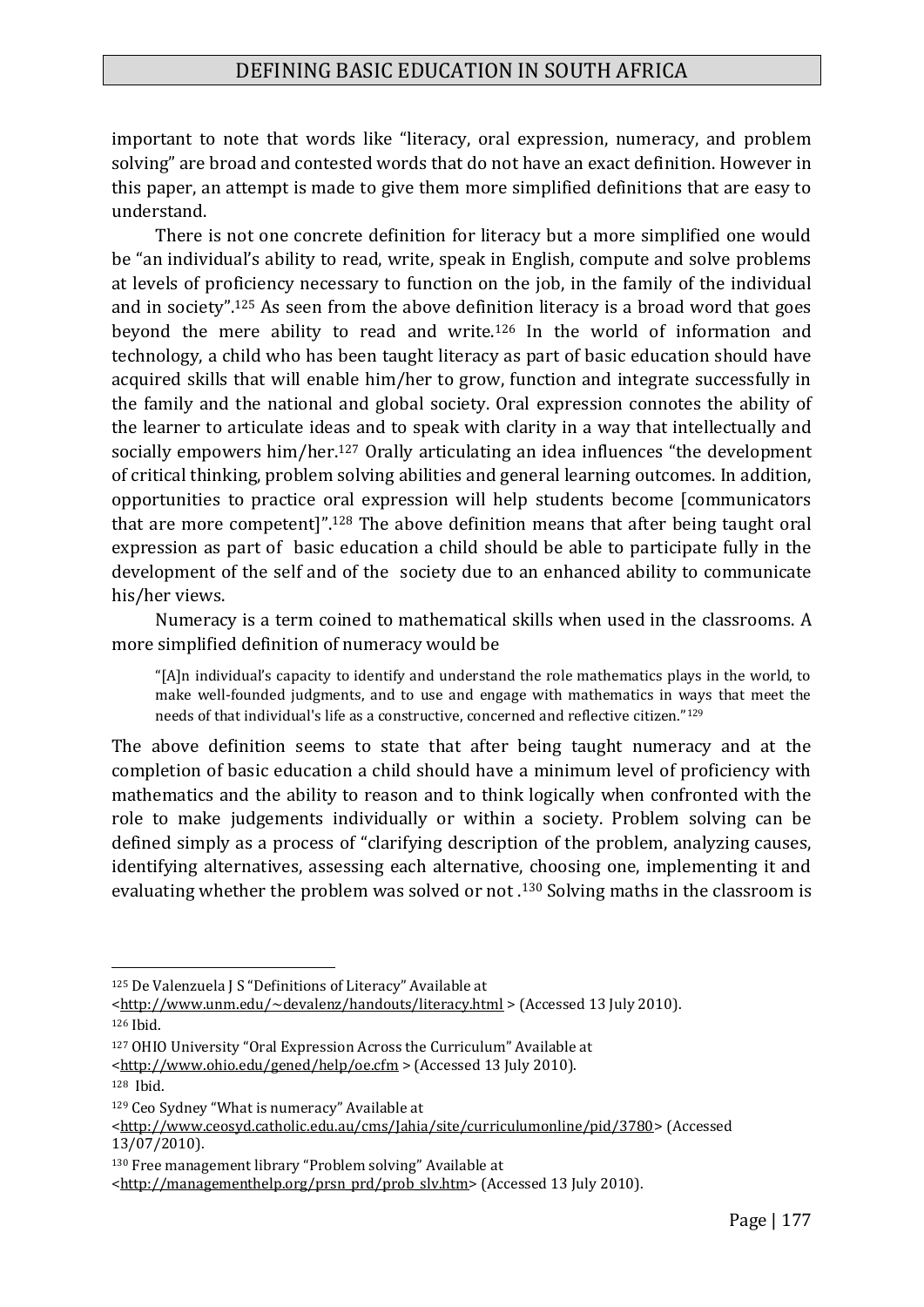usually part of the process of problem solving".<sup>131</sup> After being taught problem solving and at the completion of a basic education a child is capable of finding ways to manoeuvre difficult situations and is creative enough to think of new methods to adapt to new challenges. The above discussion shows us the picture of the content of essential learning tools. Without teaching South African children literacy, oral expression, numeracy and problem solving, an education cannot qualify to be a basic education. It is almost apparent from the above discussion that children who have not received a basic education will find it difficult to proceed successfully to further education and they cannot be agents in the development of themselves and others.

As stated by the definition of basic education in the World Declaration in addition to essential learning tools, basic learning needs also comprise of a basic learning content. The basic learning content includes "knowledge, skills, values and attitudes" essential for human beings to "be able to survive, to develop their full capacities, to live and work in dignity, to participate fully in development, to improve the quality of their lives, to make informed decisions and to continue learning".<sup>132</sup> The aspects of the basic learning content are difficult to define individually as they are interconnected and sometimes define each other as will be seen in this discussion. Skills are part of acquiring a basic learning content. A skill can be defined as "the ability, coming from one's knowledge, practice and aptitude."<sup>133</sup> The above definition of skill seems to mean that for a child to be able to do a job or perform a task with excellence in future they need to have acquired the knowledge and the practice to give them the ability to perform the task. There is therefore a link between skill as an essential tool and knowledge as an essential tool. The word knowledge does not have a concrete definition but is has been defined as, "a fluid mix of framed experience, contextual information, values and expert insight that provides a framework for evaluating and incorporating new experiences and information".<sup>134</sup> The definition above means that for learners to obtain knowledge as part of their basic education they need to learn through experiment. They should learn to contextualise information and teachers as education experts ought to construct and teach ways of understanding that will enable learners to have a structure to evaluate and incorporate new information.

The definition of knowledge above also shows that understanding values as an aspect of the basic learning content is part of the teaching process that will make the learner obtain knowledge. Values are difficult to define but one can define them as beliefs or ideas that humans safeguard as special.<sup>135</sup> Values influence the attitudes of

<sup>131</sup> Richard Rusczyk "What is Problem Solving?" Available at

[<sup>&</sup>lt;http://www.artofproblemsolving.com/Resources/articles.php?page=problemsolving](http://www.artofproblemsolving.com/Resources/articles.php?page=problemsolving) > (Accessed 13 July 2010).

<sup>132</sup>World Declaration on Education For All and Framework for Action to Meet Basic Learning Needs see Article 1 (1) (n 3 above).

<sup>133</sup> Dictionary.com *"*Skill" Available a t< [http://dictionary.reference.com/browse/skill>](http://dictionary.reference.com/browse/skill) (Accessed 13 July 2010).

<sup>134</sup> Alkahaldi F M and M Olaimat "The theory of infoledge, A logical, mathematical and Geometrical Interpretation" (2008) 5 *The Journal of Issues in Informing Science and Information Technology*.

<sup>135</sup>Business Dictionary "Values" Available at

[<sup>&</sup>lt;http://www.businessdictionary.com/definition/values.html>](http://www.businessdictionary.com/definition/values.html) (Accessed 06 August 2010).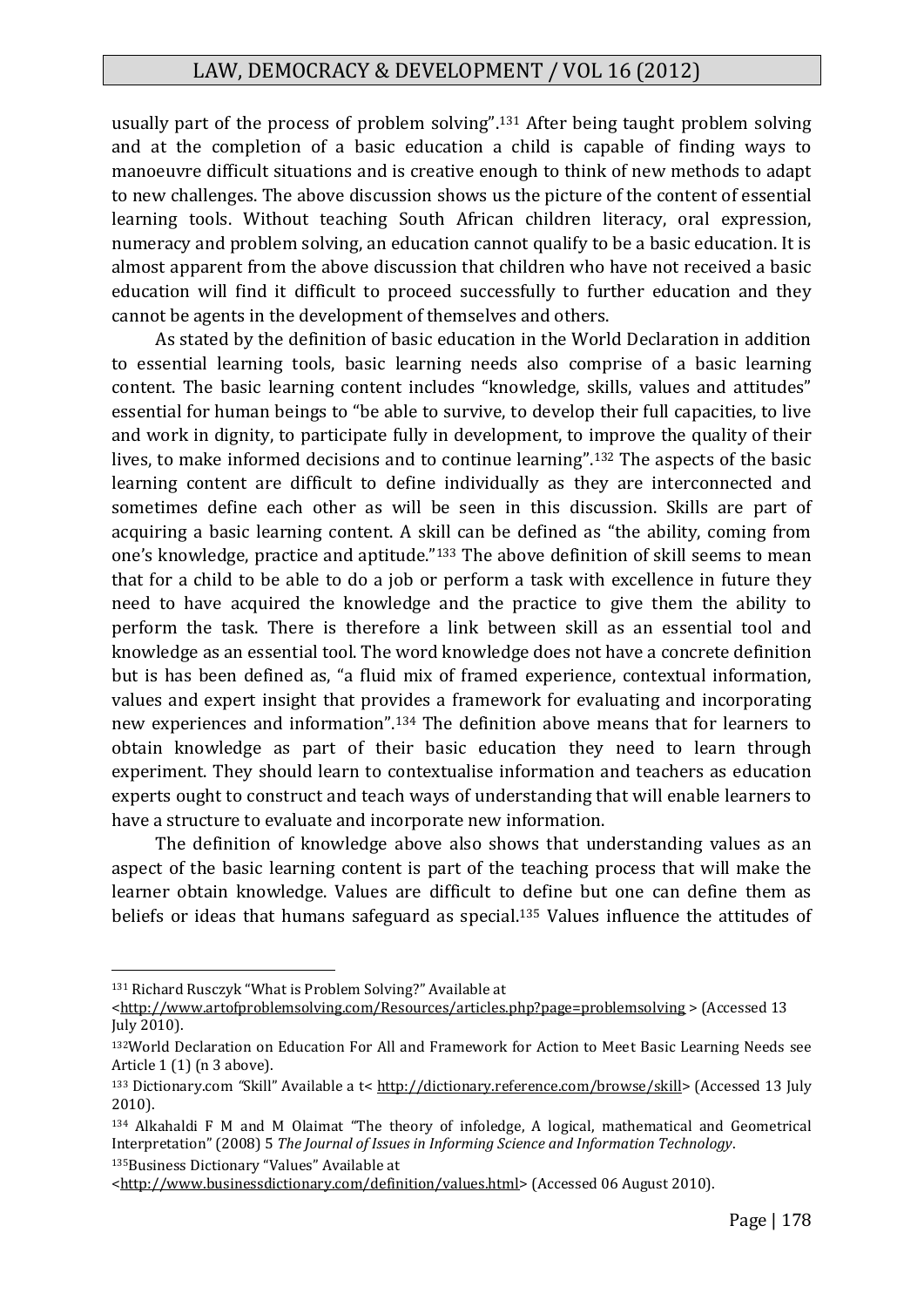individuals and groups about what are good and bad habits.<sup>136</sup> Cultural values which include language, human rights values, national values and family values are examples of values that a child should be taught.<sup>137</sup> Teaching values as part of a basic education is especially important because it is a step towards reconciling "diverse values through dialogue and respect for difference. Moreover, children are capable of playing a unique role in bridging many of the differences that have historically separated groups of people from one another".<sup>138</sup> The definition of values as an essential learning tool shows us that values influence attitudes of people and can act as one way of bridging the racial divide that characterised the apartheid regime. Attitude(s) as an essential learning tool is difficult to define but one can generally define an attitude as "one's feelings or mood toward things, circumstances or people".<sup>139</sup> The above definition shows us that teaching children the importance of positive attitudes, the impact of negative attitudes and the kind of attitudes to foster in different situations is an important aspect of a basic education as the knowledge of attitudes contributes to individual development and the developments of nations.<sup>140</sup> A conglomeration of the essential learning tools and the basic learning content leads me to an analysis that the terms basic education alludes to an education that teaches the learner knowledge about numeracy, literacy and life skills.

## **5.3 How the state ought to measure its compliance with section 29 (1) (a)**

A learner who has received basic education is a very important indicator that the state can use to measure whether it is fulfilling its obligations to provide basic education. A learner who has received basic education should be tested using national tests. The results of the tests ought to show that he/she possesses basic learning needs as required by the World Declaration. Tests should target learners who finished primary education coupled with two years of secondary education since they are the compulsory schooling years in South Africa. In line with the World Declaration, the results of the tests should show that the learners possess basic learning needs that enable them to live a life characterised by a "balanced, human rights-friendly response to the challenges<sup>141</sup> that accompany a period of fundamental change driven by globalization, new technologies and related phenomena."<sup>142</sup>

Following the World Declaration's definition of basic education tests that will show that a learner has received a basic education ought to also show that during his/her primary school years a learner developed individual skills enough to enhance

<sup>136</sup> Ibid.

<sup>137</sup> General Comment no. 1 (2001) Article 29 (1): The aims of education CRC/GC/2001/1 see Article 29(1).

<sup>138</sup> Ibid.

<sup>139</sup> Abraham J "Positive attitude" (2003) 1 Issue no. 36 *The Docimican.net.*

<sup>140</sup> Ibid.

<sup>141</sup> Such challenges include the tensions between; inter alia, the global and the local; the individual and the collective; tradition and modernity; long- and short-term considerations; competition and equality of opportunity; the expansion of knowledge and the capacity to assimilate it; and the spiritual and the material. General Comment no.1 see Article 29 (3) (n 137 above).

<sup>142</sup> Ibid.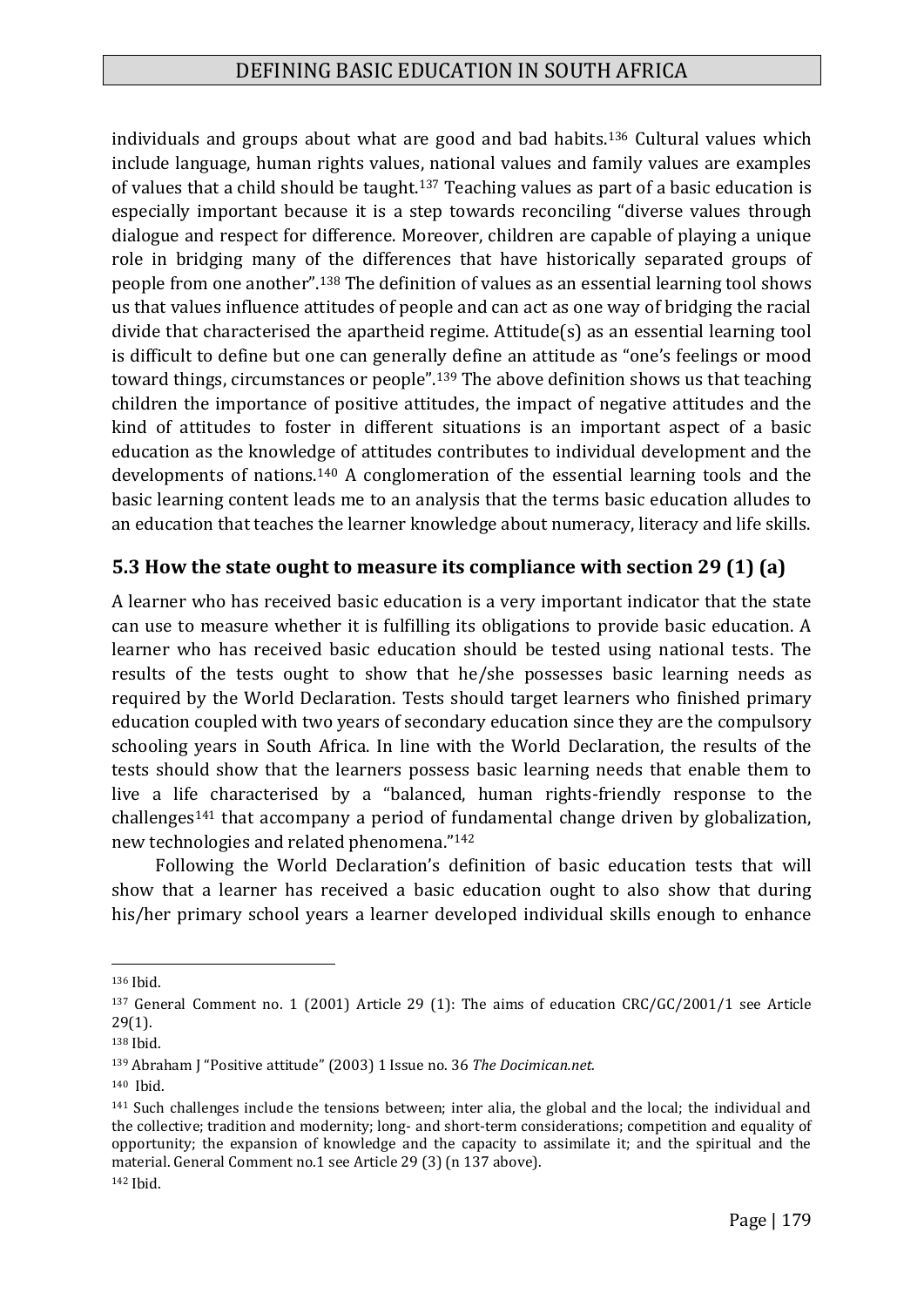his/her individual participation in the society in which he/she lives.<sup>143</sup> The learner's abilities ought to reflect that he/she values diversity and accepts difference.<sup>144</sup> The learner should show that he/she has knowledge about gender diversity, female health, protection against HIV/AIDS and family planning.<sup>145</sup> A learner who has received basic education should be a person who values peace, responsibility and the need to "promote understanding, tolerance and friendship among all nations, racial or religious groups"<sup>146</sup> which is part of the basic learning content. Tests that successfully state that a learner has received basic education should conclude that the learner is useful, morally and socially responsible<sup>147</sup> and has the ability to exercise individual judgements<sup>148</sup> which is part of essential learning tools discussed above.

As a precautionary measure to ensure that learners receive basic education, the state should employ teachers that are well trained and qualified to teach children in a way that makes them learn that they are responsible and empowered individuals who have the obligation to:

"[R]espect and build upon their collective cultural, linguistic and spiritual heritage, to promote the education of others, to further the cause of social justice, to achieve environmental protection, to be tolerant towards social, political and religious systems which differ from their own, ensuring that commonly accepted humanistic values and human rights are upheld, and to work for international peace and solidarity in an interdependent world."<sup>149</sup>

Since basic education is largely provided at primary school level, the state should be obliged to devise a school curriculum that aims to promote the child's full opportunity for play and recreation.<sup>150</sup> The opportunity to play and recreate is only possible if the state ensures that discipline at primary schools is "administered in a manner consistent with the child's human dignity"<sup>151</sup> and the best interest of the child are considered always.<sup>152</sup> It is also important for the state and other education providers for primary education to understand that basic learning needs are meant to maximise the child's abilities and to enhance his/her opportunity to be responsible and to fully participate in society. This means that the:

"[T]ype of teaching that is focused primarily on accumulation of knowledge, prompting competition and leading to an excessive burden of work on children, may seriously hamper the harmonious development of the child to the fullest potential of his or her abilities and talents. [Basic] [e]ducation should be child-friendly, inspiring and motivating the individual child. Schools

<sup>143</sup> International Covenant on Economic Social and Cultural Rights see Article 13 (1) (n 107 above).

<sup>144</sup> Coomans F, "In search of the core content of the right to education' in Brand D and Russell, *Exploring the core content of socio-economic rights: South Africa and international perspectives* (2002) at 165. <sup>145</sup>Ibid.

<sup>146</sup>Universal Declaration of Human Rights see Article 26 (2) (n 108 above).

<sup>147</sup> Declaration of the Rights of the Child (1959) G.A. res. 1386 (XIV), 14 U.N. GAOR Supp. (No. 16) at 19, U.N. Doc. A/4354 see Principle 7.

<sup>148</sup> Ibid.

<sup>149</sup> World Declaration on Education For All and Framework for Action to Meet Basic Learning Needs, see Article 1 (2) (n 3 above).

<sup>150</sup> Declaration of the Rights of the Child (1959) see Principle 7 (n 147 above).

<sup>151</sup> Convention on the rights of the Child, 1989, Article 28 (3) see also, *Christian Education South Africa v Minister of Education* 2000 (4) SA 757.

<sup>152</sup> General Comment no. 1 (2001) see Article 29 (6): (n 137 above).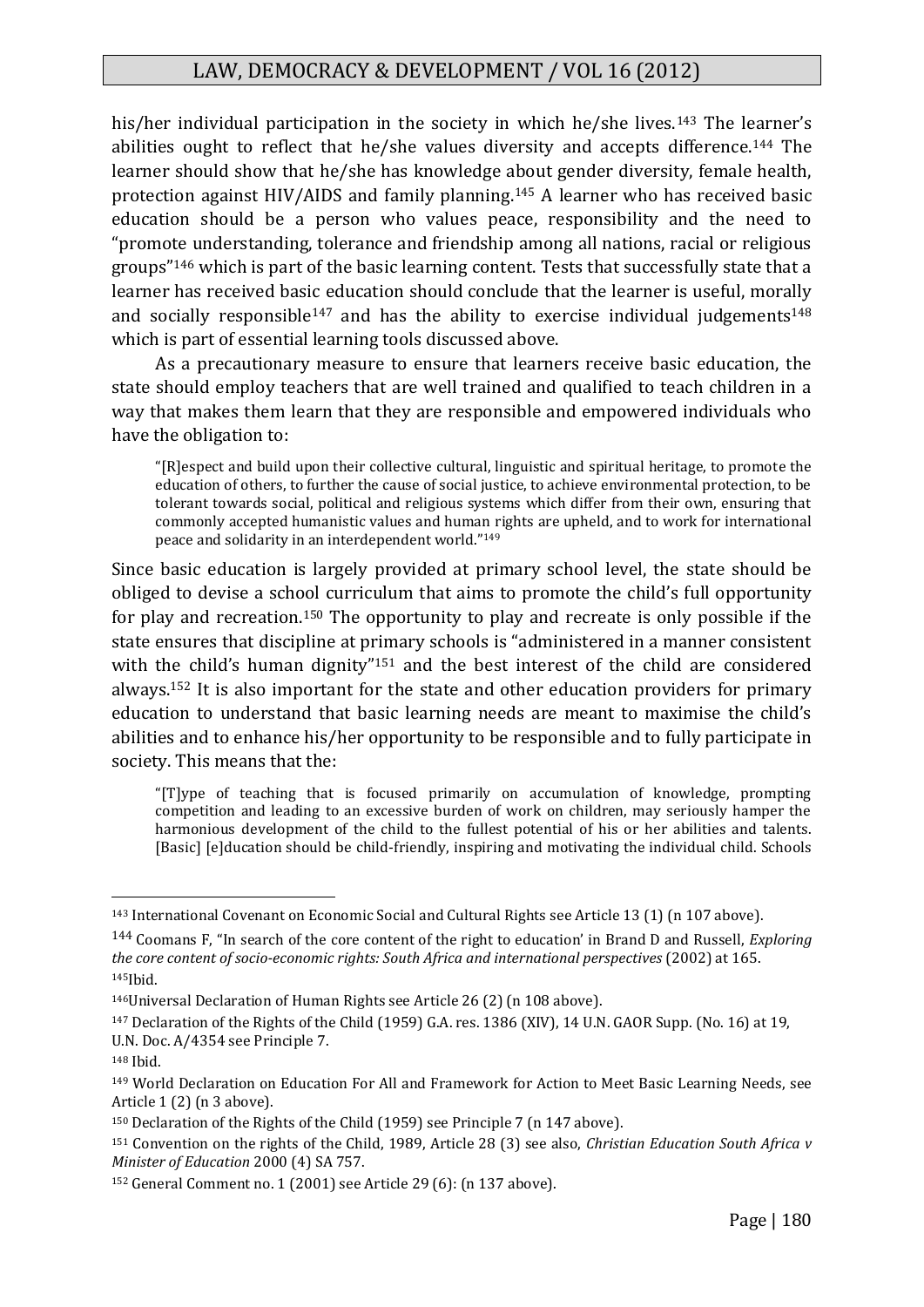should foster a humane atmosphere and allow children to develop according to their evolving capacities."<sup>153</sup>

The state as an education provider and a supervisor for other educational institutions providing primary education should therefore ensure that the goal of a basic education is to "empower the child by developing his or her skills, learning and other capacities, human dignity, self-esteem and self-confidence."<sup>154</sup> All the outcomes of the national tests mentioned above are all rooted and tied to the operational definition of basic education by the World Declaration as well as in consideration of other international laws that provide for the outcomes of education for children in particular.

#### **6 CONCLUSION AND RECCOMMENDATION**

Whilst the South African Constitution provides for the right to basic education, the main problem is translating the right into tangible reality. The government should be compelled to understand its obligations relating to the right to basic education and to devise methods to deliver them. The recognition of the fact that the legislature has not found it important to define the term basic education and the South African courts have not yet defined it calls for the need to unpack the obligations imposed by section 29 (1) (a). The major recommendation is that there is need for a Basic Education Act in South Africa. Such Act should define the term basic education and its objectives. It ought to regulate the content of basic education and the curriculum for basic education. The Act must delve deeper to provide guidance on how schools should deal with issues of religion, ethics as well as the mother tongue and how these maybe incorporated in the curriculum. It should provide guidance on the basic education needs of children with special needs. The Act also needs to provide assessment criteria for students.

The Department of Basic Education cannot simply enact policy that unpacks the scope and content of basic education. The problem is that "policies are objectives that an organization or a government sets for itself to achieve in a given period of time", whilst laws "are the standard rules and regulations that are compulsory and to be followed by all the people of the country".<sup>155</sup> The difference between laws and policies mean that a Basic Education Act will bind the South African government as well as other bodies that might endeavour to offer basic education to South Africans. Whereas a certain policy binds either the government or the body that chooses to be bound by it but unlike law it does not bind everyone in the country. Suggesting that the government can simply define basic education through policy overlooks the fact that policies do not have the same legal force as the law. They can be different between organisations and the government which is an undesirable situation. There is a need to regulate the provision of basic education by having concrete legal provisions of its scope and content. Such an approach will ensure that children across South Africa acquire the same basic education with the same intended outcomes. Such an approach will

<sup>153</sup> Ibid see Article 29 (12).

<sup>154</sup> Ibid see Article 29 (3).

<sup>155</sup> Olivia O "Difference between Law and Policy" found at

<http://www.differencebetween.com/difference-between-law-and-vs-policy/> (Accessed 27 July 2012).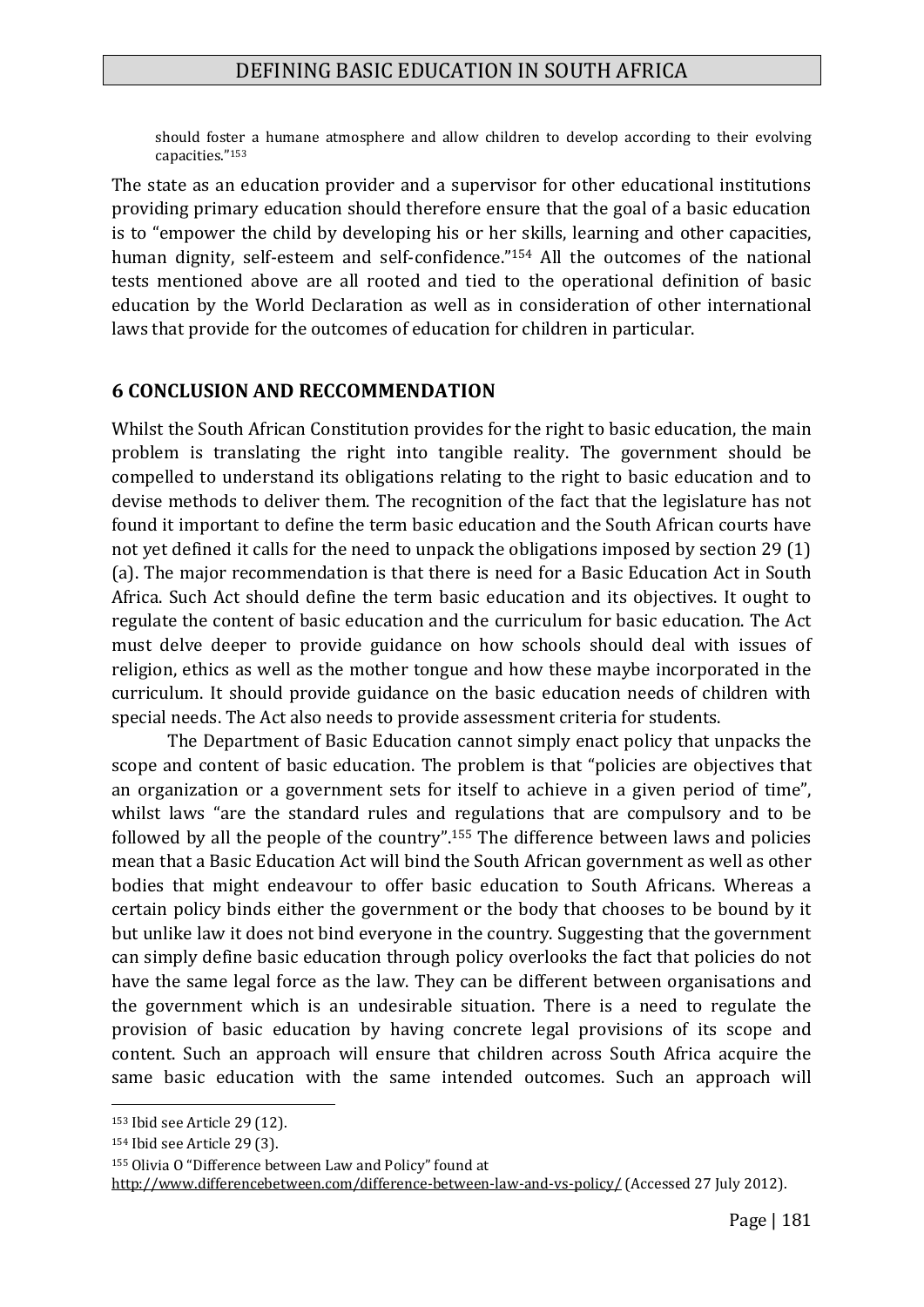therefore ensure that South Africans will not receive different kinds of education like the way it was done during the apartheid era. It will also demystify the myths (or realities) that children in South African private schools receive a better education than those in South African public schools. All schools will have the same approach to delivering basic education as will be outlined in the Basic Education Act. In order to see an example of such a Basic Education Act the South African government can look at the Basic Education Act of Finland. 156

The arguments in this paper on what basic education possibly entails were largely informed by international law but they were also motivated by the need to redress the ills of the apartheid past and help in the drafting of the basic education Act in South Africa. Insights from this paper should guide the government to comply with its constitutional obligation to provide basic education and to enlighten South Africans of their right to basic education so that they can compel the government to deliver when it fails. They send the message that there is need for action that compels the government to deliver the right to basic education in South Africa otherwise without education there is no hope for all children in South Africa especially those who are Black and disadvantaged. A deprivation of basic education for children means that the vicious cycle of poverty and ignorance will continue in South Africa which is a situation that negatively affects the individual and everyone rich or poor.

#### **Postscript**

From 2011 when this article was written there has been more pressure on the Government to deliver Basic Education especially from Non-Governmental Organisations. Recently, in the case of *Section 27 and others v The Minister of Basic Education and others* (24565/2012) the government was taken to Court to compel it to provide textbooks for South African children at Basic Education level. Also, in the case of *Centre for Child Law and Others v Minister of Basic Education and Others* (1749/2012) the Legal Resources Centre and the Centre for Child Law took the government to Court for failure to fill vacant teaching posts at Eastern Cape schools. More litigation against the government from Non-Governmental Organisations is anticipated. However, it should be noted that despite continued litigation on section 29 of the South African Constitution, even to date the term basic education has not been defined by any Statute or by the Courts. The author proposes that a concrete definition of the term might ensure the provision of quality basic education in South Africa.

#### **BIBLIOGRAPHY**

1

#### **Books and chapters in books**

Behr A L *New Perspectives in South African Education*: Butterworths (1978).

Beiter K *The protection of the Right to education by International Law*: Leiden, Martinus Nijhoff. Publishers, (2006)

<sup>156</sup> Basic Education Act of Finland (628/1998).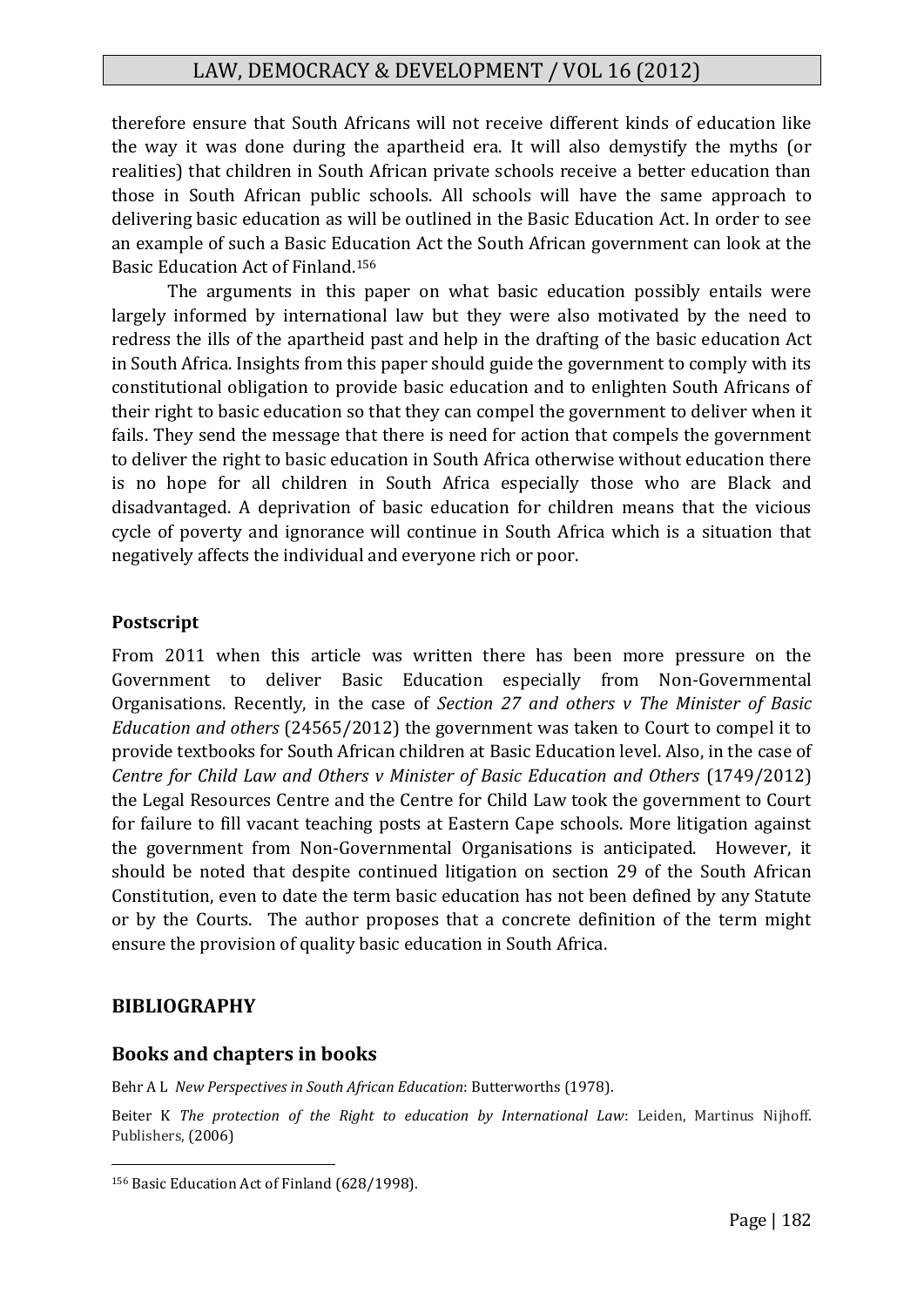## DEFINING BASIC EDUCATION IN SOUTH AFRICA

Brand D and Russell *Exploring the core content of socio-economic rights: South Africa and international perspectives:* Protea Book House Pretoria (2002)

Chisholm L "Redefining Skills: Black education in South Africa in the 1980's" in Kallway P, *Apartheid and Education: Education of Black South Africans* (1984) Ravan Press (1984).

Christie P *The rights to learn*: Ravan Press (Pty) Ltd (1991).

Coomans F, "In search of the core content of the right to education" in Brand D and Russell, *Exploring the core content of socio-economic rights: South Africa and international perspectives*: Protea Book House (2002).

Farrant J S, *Principles and Practices of education:* Longman Group UK Limited (2006).

Kallway P *Apartheid and Education: Education of Black South Africans*: Ravan Press, (1984)

Mialaret G *The Child's right to education*: United Nations Educational, Scientific and Cultural Organisation (1979).

Mncwabe M P *Post-Apartheid Education: Towards Non-Racial, Unitary and Democratic Socialization in the New South Africa*, University Press of America (1993).

Molteno F, "The Historical Foundations of the Schooling of Black South Africans" in Kallway P, *Apartheid and Education: Education of Black South Africans*: Ravan Press (1984).

Robertson N and Robertson B, Education in South Africa: P Delta Kappa publishers (1977).

Rose and Tunmer *Documents in South African Education* AD Donker Publishers (1975).

#### **Journal articles and conference papers**

Alkahaldi F M and M Olaimat "The theory of infoledge, A logical, mathematical and Geometrical Interpretation" (2008) 5 *The Journal of Issues in Informing Science and Information Technology* 657

Nekhuwevha F "Transformation education: The Education Crisis and Suggested Solutions" at 15; A paper delivered to the Association for Sociology in Southern Africa in June- July 1987 at the Conference held in the Western Cape.

Malherbe, R"A fresh start I: Education rights in South Africa" (2000) 4 *European Journal for Education Law and Policy* 49

#### **International law, commentaries and frameworks of action**

Convention on the Rights of the Child, 1989

Declaration of the Rights of the Child (1959) G.A. res. 1386 (XIV), 14 U.N. GAOR Supp. (No. 16) at 19, U.N. Doc. A/4354.

Education for All: A Framework for Action in Sub-Saharan Africa: Education for African Renaissance in the Twenty-first Century: Adopted by the Regional Conference on Education for All for Sub-Saharan Africa Johannesburg, South Africa, (1999)

General Comment No 1 92001) The aims of Education CRC/GC/2001/1.

International Covenant on Economic Social and Cultural Rights, Adopted and opened for signature, ratification and accession by General Assembly resolution 2200A (XXI) (1966)